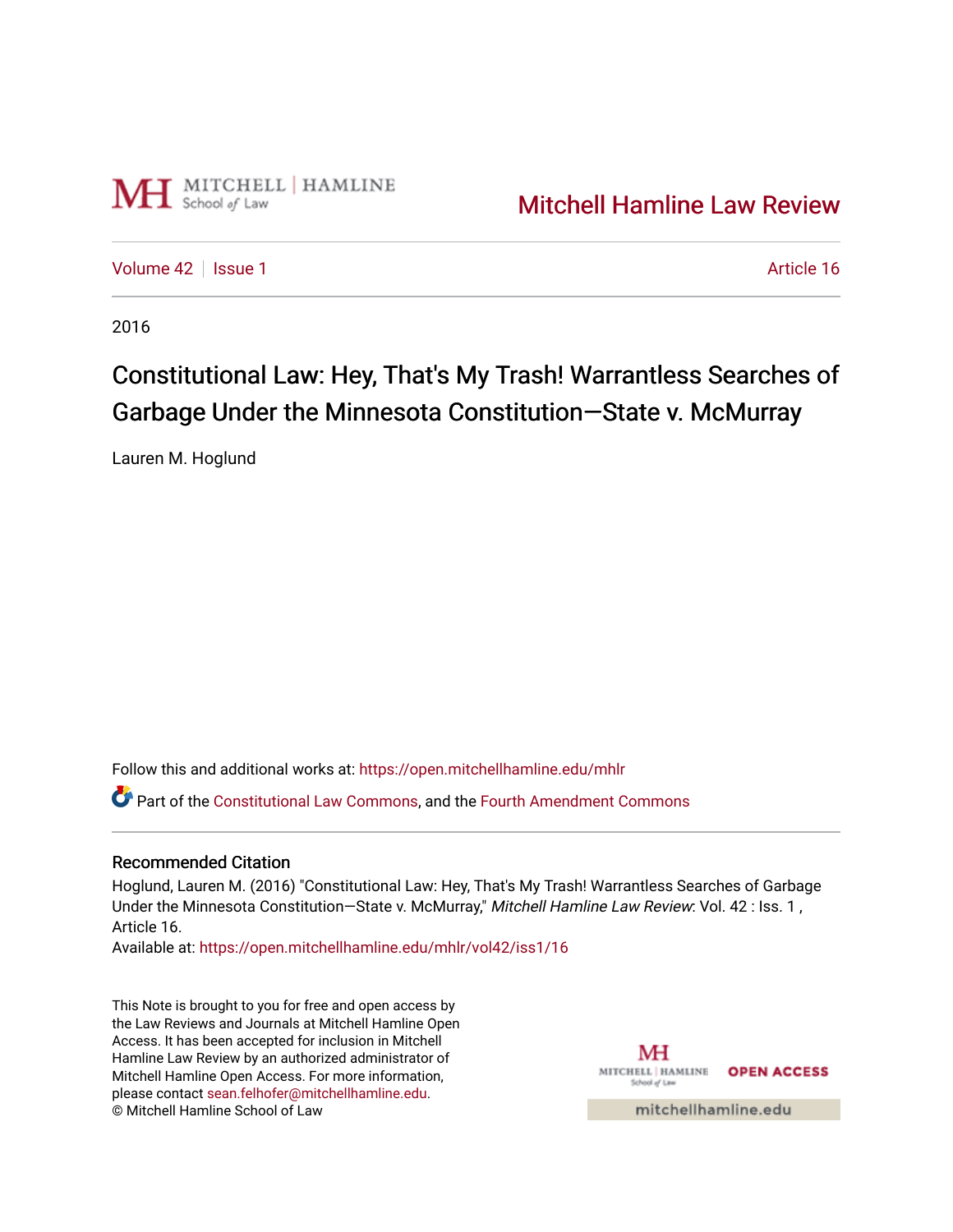### **CONSTITUTIONAL LAW: HEY, THAT'S MY TRASH! WARRANTLESS SEARCHES OF GARBAGE UNDER THE MINNESOTA CONSTITUTION—***STATE V. MCMURRAY*

Lauren M. Hoglund†

| I.   |    |                                                                  |      |
|------|----|------------------------------------------------------------------|------|
| H.   |    |                                                                  |      |
|      | A. |                                                                  |      |
|      | В. | Development of Search and Seizure Law in the United              |      |
|      |    | $States$                                                         | 358  |
|      | C. | Scholarly Alternatives for Interpreting the Fourth               |      |
|      |    |                                                                  | 364  |
|      |    | The Political Fourth Amendment 365<br>$\mathcal{I}$ .            |      |
|      |    | The Fourth Amendment's Right to Exclude367<br>2.                 |      |
|      |    | Calling for a New Metaphor: Government-Citizen<br>3 <sub>1</sub> |      |
|      |    |                                                                  | 369  |
|      |    | 4. Conceptualizing the Fourth: Is There a "Right"                |      |
|      |    |                                                                  | .370 |
|      | D. | Interpreting the Minnesota Constitution 373                      |      |
| III. |    |                                                                  |      |
|      | A. |                                                                  |      |
|      | В. | The Rationale of the Minnesota Supreme Court Decision            |      |
|      |    |                                                                  | .376 |
| IV.  |    |                                                                  | 377  |
|      | A. | The Greenwood Decision and Departing from Precedent  378         |      |
|      | B. | McMurray's Implications for Privacy and Policy381                |      |
|      |    | 1. Technological Implications for Privacy381                     |      |
|      |    |                                                                  |      |
|      | C. | An Alternative: Requiring a Reasonable Articulable               |      |
|      |    | 385                                                              |      |
|      |    |                                                                  |      |

 <sup>†</sup> JD Candidate, Mitchell Hamline School of Law, 2017; BA History, Political Science University of St. Thomas, 2014. I would like to thank the associates of *Mitchell Hamline Law Review* for the advice and hard work that transformed this article into a finished product. Most importantly, thank you to my family and Nicholas Gutknecht for the neverending encouragement and support.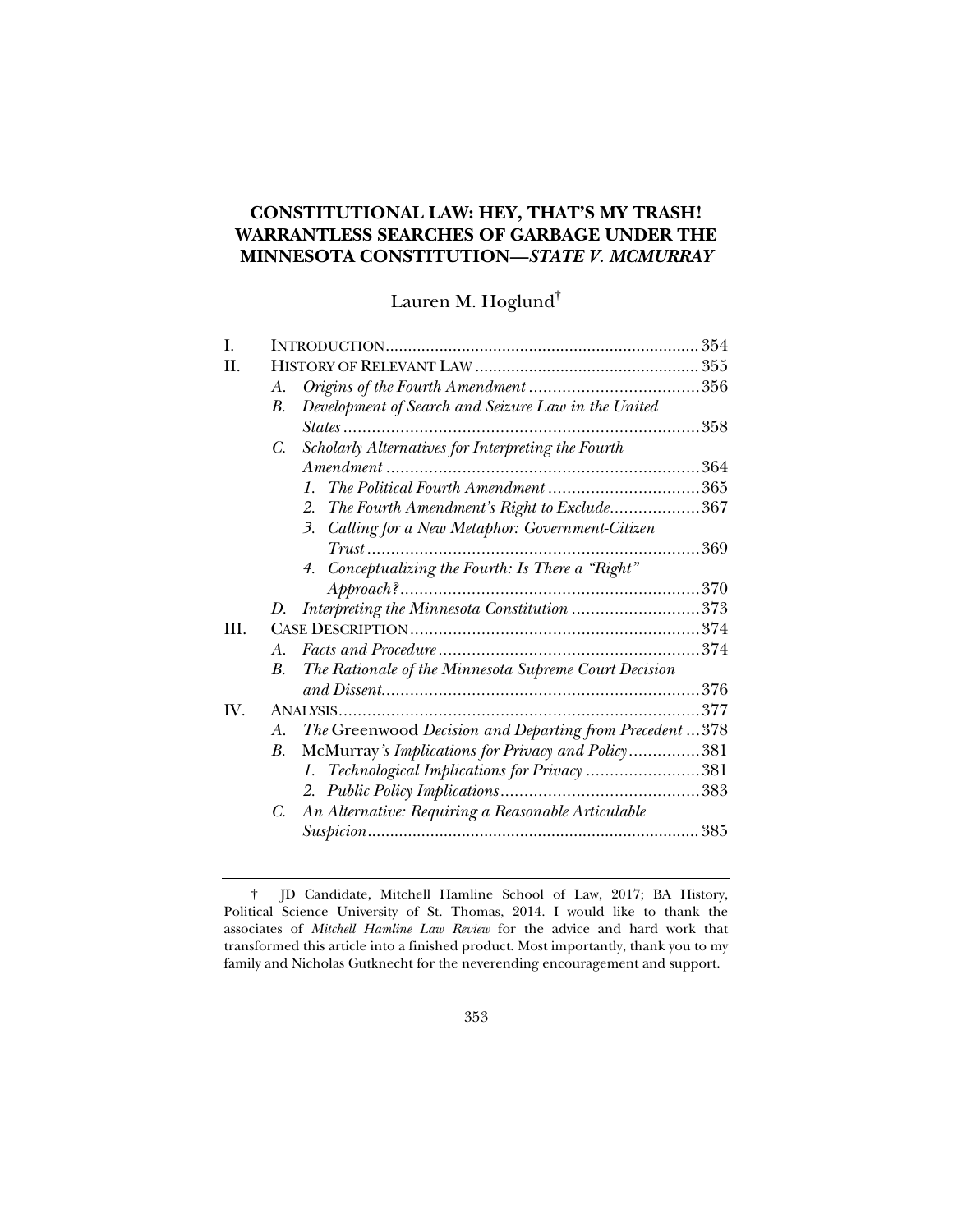#### I. INTRODUCTION

The right of the people to be free from unreasonable governmental searches and seizures guaranteed by the Fourth Amendment remains one of the most relevant, and intensely contested, protections enumerated in the Bill of Rights. In the post-9/11 world, the difficulty of balancing governmental power with individual liberty has become more apparent than ever.<sup>1</sup> It has become the Supreme Court's duty to accommodate "these intensely clashing forces" by defining what constitutes an *unreasonable* search or seizure in a particular case, a decision that ultimately hinges on how the Court interprets the values inherent to the Fourth Amendment's protections.<sup>2</sup> However, if a state's supreme court deems a Fourth Amendment interpretation to be too restrictive, it is the state's prerogative to interpret its own constitution to provide *greater* individual protection than the Fourth Amendment.<sup>3</sup>

In *State v. McMurray*, 4 the Minnesota Supreme Court had the opportunity to make such a decision. However, by finding that there was "no reasonable expectation of privacy in garbage set out for collection on the side of a public street," the court held that the Minnesota Constitution does not provide greater protection than the Fourth Amendment in the context of warrantless searches of garbage.<sup>5</sup> The majority's decision ultimately means that police do not need a warrant, or even a reasonable suspicion of wrongdoing,

 <sup>1.</sup> For a detailed analysis of the liberty-security problem after 9/11 in relation to the Fourth Amendment, see Stephen Holmes, *In Case of Emergency: Misunderstanding Tradeoffs in the War on Terror*, 97 CAL. L. REV. 301, 312–32 (2009). *See generally* PHILLIP A. HUBBART, MAKING SENSE OF SEARCH AND SEIZURE LAW: A FOURTH AMENDMENT HANDBOOK 5–8 (2005).

 <sup>2.</sup> Anthony G. Amsterdam, *Perspectives on the Fourth Amendment*, 58 MINN. L. REV. 349, 354 (1974).

 <sup>3.</sup> Cooper v. California, 386 U.S. 58, 62 (1967) ("Our holding, of course, does not affect the State's power to impose higher standards on searches and seizures than required by the Federal Constitution if it chooses to do so.").

 <sup>4. 860</sup> N.W.2d 686 (Minn. 2015).

 <sup>5.</sup> *Id.* at 694–95.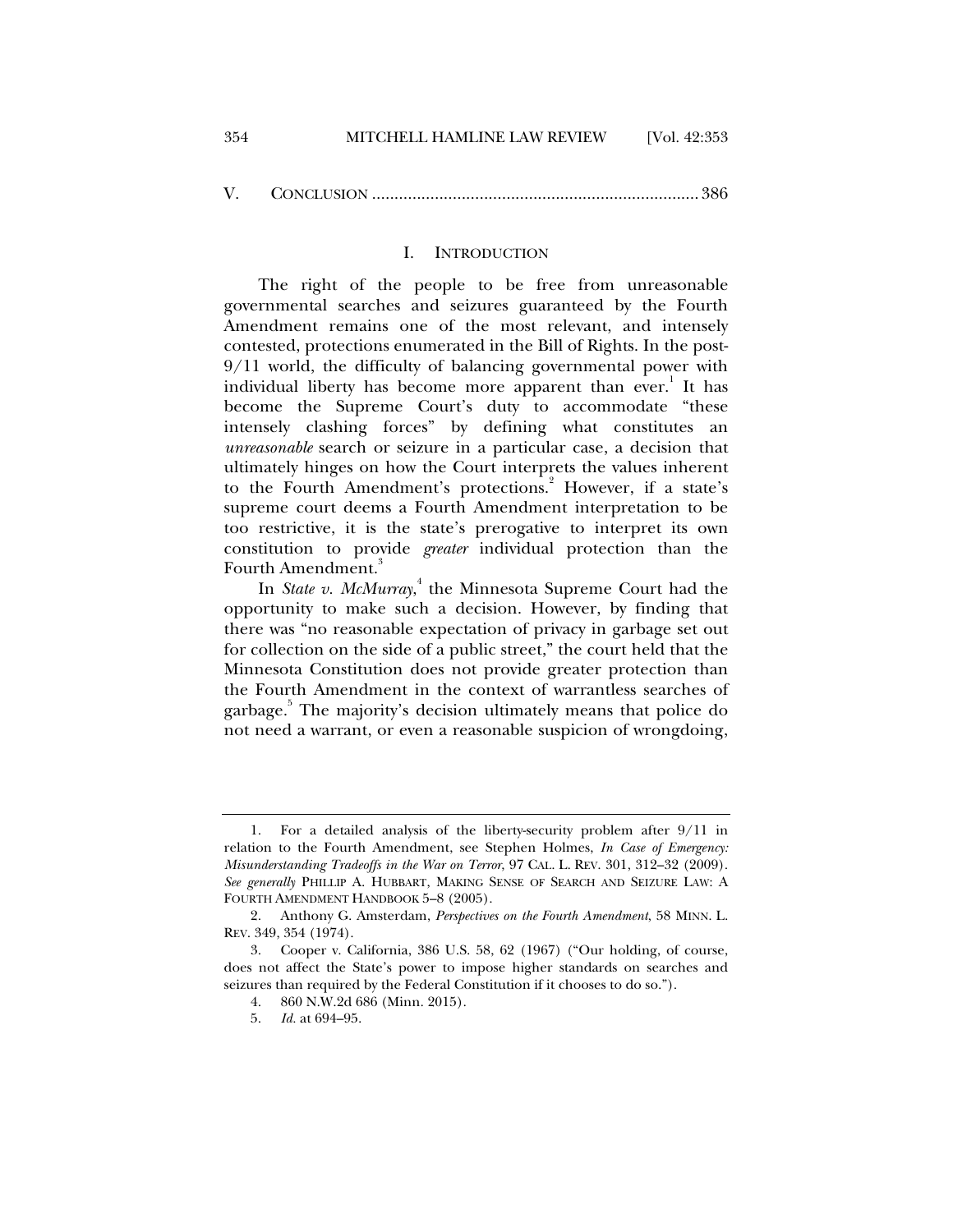to search through Minnesotans' garbage left out publicly for pickup.

This case note first explores the history, development, and construction of constitutional search and seizure law in the United States.7 It will then discuss the facts of *McMurray* and examine the reasoning of the majority and dissenting opinions.<sup>8</sup> Next, it analyzes the court's decision, arguing that the court erred in accepting the reasoning of old precedent, which is laden with disturbing privacy and policy implications.<sup>9</sup> Finally, this note concludes that the decision in *State v. McMurray* will lead to unconstitutional arrests and invasions of personal autonomy by the State, as it fails to live up to the level of protection guaranteed by the Fourth Amendment.<sup>10</sup>

#### II. HISTORY OF RELEVANT LAW

The tension between maintaining societal order and protecting individual liberty is so apparent in Fourth Amendment jurisprudence because the amendment sets the limits for governmental intrusion into people's private lives.<sup>11</sup> However, as is the case in much of constitutional interpretation, drawing a clear line between acceptable and unacceptable government action is always easier said than done. The tension between competing values and the difficulty in drawing the line between them is, to a large extent, the reason why search and seizure law lacks a certain amount of clarity.<sup>12</sup> At different times in its history, the Supreme Court has felt more pull towards either societal order or civil liberties. This tension is reflected in the evolution of Fourth Amendment case law.<sup>13</sup> Thus, in order to fully understand where

 12. *See* Amsterdam, *supra* note 2, at 349–54 ("[T]he Fourth Amendment is not clear. The work of giving concrete and contemporary meaning to that brief, vague, general, unilluminating text written nearly two centuries ago is inescapably judgmental. In the pans of judgment sit imponderable weights.").

13. *See* JOHN WESLEY HALL JR., SEARCH AND SEIZURE 48–49 (4th ed. 2012)

 <sup>6.</sup> *Id.*

 <sup>7.</sup> *See infra* Part II.

 <sup>8.</sup> *See infra* Part III.

 <sup>9.</sup> *See infra* Part IV.

 <sup>10.</sup> *See infra* Part V.

 <sup>11.</sup> *See* Silverman v. United States, 365 U.S. 505, 511 (1961) ("The Fourth Amendment, and the personal rights which it secures, have a long history. At the very core stands the right of a man to retreat into his own home and there be free from unreasonable governmental intrusion.").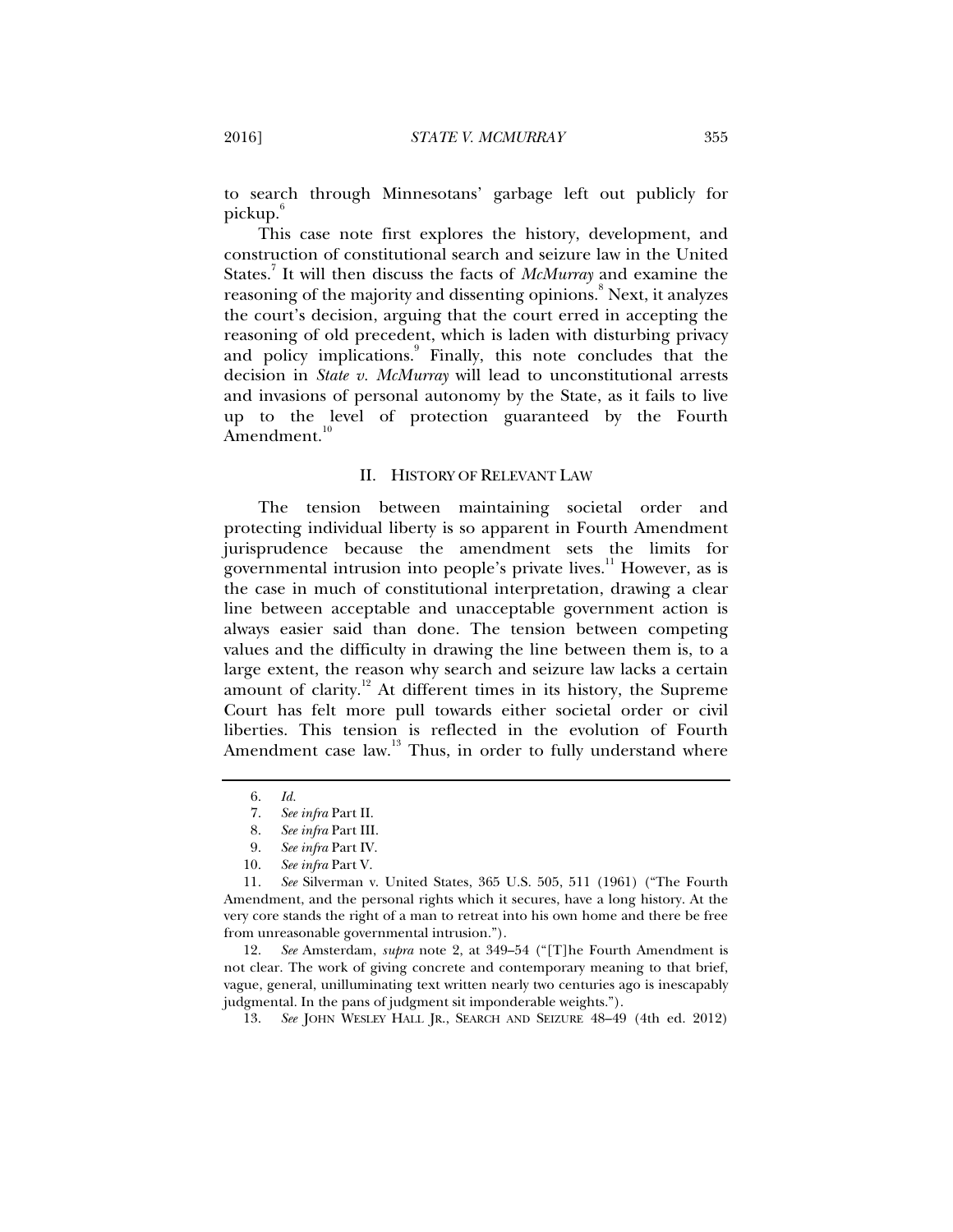the Fourth Amendment stands now, one must first understand the historical context that has so forcefully shaped the path of this particular constitutional protection.

This section will explain the origins of the Fourth Amendment and why the founders believed protecting against unreasonable searches and seizures was essential to guard against tyranny.<sup>14</sup> It will then trace the development of search and seizure law in the United States, focusing on how the Supreme Court has expanded and constricted the Amendment's scope under different contexts.<sup>15</sup> This section will discuss several alternatives for interpreting the Fourth Amendment.<sup>16</sup> Finally, it will explore Minnesota's place in all of this: how the Minnesota Supreme Court has treated warrantless searches of garbage in light of the Fourth Amendment.<sup>17</sup>

#### *A. Origins of the Fourth Amendment*

The Fourth Amendment's place in the United States Constitution can be traced directly back to specific abuses by the British government in the years leading up to the Revolutionary War.<sup>18</sup> In 1696, the British Parliament passed the Act of Frauds, which gave customs officers in the American colonies the power to "enter, and go into any House, Shop, Cellar, Warehouse or Room, or other Place, and in Case of Resistance, to break open Doors, Chests, Trunks and other Package, there to seize, and from thence to bring, any Kind of Goods or Merchandize whatsoever, prohibited and uncustomed."19 This extensive search and seizure

- 15. *See infra* Part II.B.
- 16. *See infra* Part II.C.
- 17. *See infra* Part II.D.

18*.* JACOB W. LANDYNSKI, SEARCH AND SEIZURE AND THE SUPREME COURT: A

STUDY IN CONSTITUTIONAL INTERPRETATION 19 (1966) ("[T]he Fourth Amendment provides us with a rich historical background rooted in American, as well as English, experience; it is the one procedural safeguard in the Constitution that grew directly out of the events which immediately preceded the revolutionary struggle with England.").

 19. William J. Stuntz, *The Substantive Origins of Criminal Procedure*, 105 YALE L.J. 393, 404 (1995) (quoting Act of Frauds of 1662, 12 Car. 2 c.11 § 5(2)(Eng.)).

<sup>(&</sup>quot;The Supreme Court has said several times that the Fourth Amendment should be liberally construed to effect the basic rights it guarantees. It now is quite evident, however, that the opposite is true because the government all too often gets the benefit of the doubt rather than the citizen.").

 <sup>14.</sup> *See infra* Part II.A.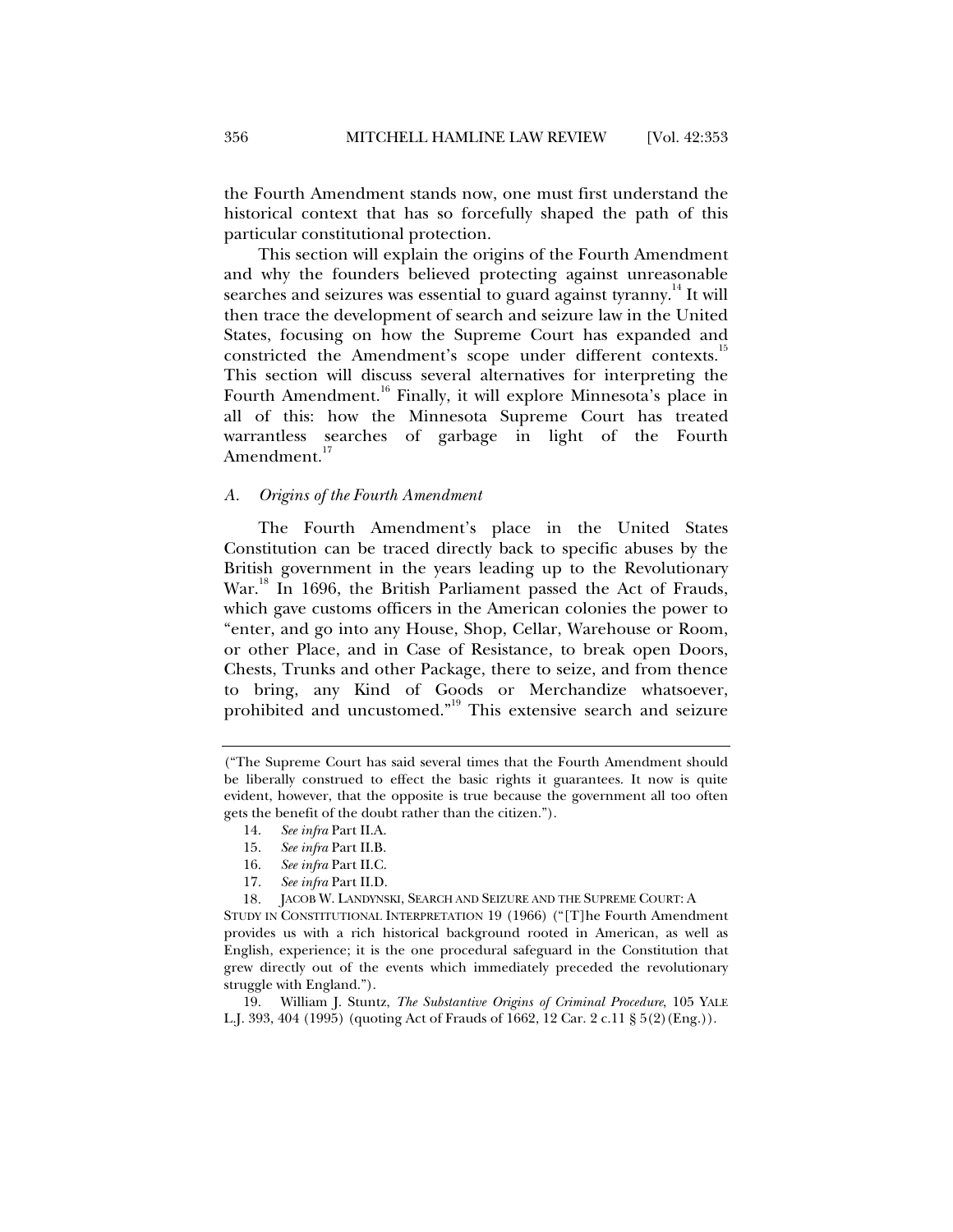power was not exercised consistently until the 1750s, when war with France prompted England to begin enforcing customs laws even more strictly.<sup>20</sup> Around this time, colonial courts began to issue writs of assistance, which granted customs officials the very broad power to search buildings for smuggled goods and compel others to help them do so. $21$ 

One of the first demonstrations of the colonists' unhappiness with British rule concerned these writs of assistance. $22$  Boston merchants challenged the writs in a case heard in front of the Superior Court of Boston in  $1761$ .<sup>23</sup> Representing the merchants, James Otis famously argued that the writs themselves violated the law because they embodied "the worst instrument of arbitrary power, the most destructive of English liberty and the fundamental principles of law, that ever was found in an English law-book. $\mathbb{R}^{24}$  Otis ultimately lost the case—the writs were upheld—but his arguments became famous across America.<sup>25</sup> The principles at the core of Otis's argument—"privacy in the home coupled with a fear of unbridled official discretion"-are reflected in search and seizure law today. $20$ 

After declaring independence, Americans took steps to ensure that writs of assistance and other abusive search and seizure tactics would not become a component of their new society by including provisions in their state constitutions that prohibited unreasonable searches and seizures.<sup>27</sup> The Fourth Amendment of the United

<sup>20</sup>*. Id.* at 404–05.

<sup>21</sup>*. See id.* at 405 (clarifying that the authority these writs confirmed was so broad because they permitted searches of any place based only on the suspicions of the customs officer, and they only expired with the death of the king who issued them).

 <sup>22.</sup> *See* THOMAS N. MCINNIS, THE EVOLUTION OF THE FOURTH AMENDMENT 18 (2009) ("The colonist's fear of continued abuse of writs of assistance was behind one of the first public demonstrations of the colonies' unhappiness with the mother country.").

 <sup>23.</sup> *Id.*

 <sup>24.</sup> James Otis, Address Before the Superior Court (Feb. 24, 1761), http://www.constitution.org/bor/otis\_against\_writs.htm.

 <sup>25.</sup> MCINNIS, *supra* note 22, at 19 ("Otis and Thatcher may have lost the day, but their arguments against writs of assistance reverberated across America and would shortly win the hearts of Americans.").

 <sup>26.</sup> Stuntz, *supra* note 19, at 406–07.

 <sup>27.</sup> *See* Orin S. Kerr, *The Curious History of Fourth Amendment Searches*, 2012 SUP. CT. REV. 67, 70–71 ("In the second half of the eighteenth century, a series of widely publicized abuses by King George III and his officials led the colonists in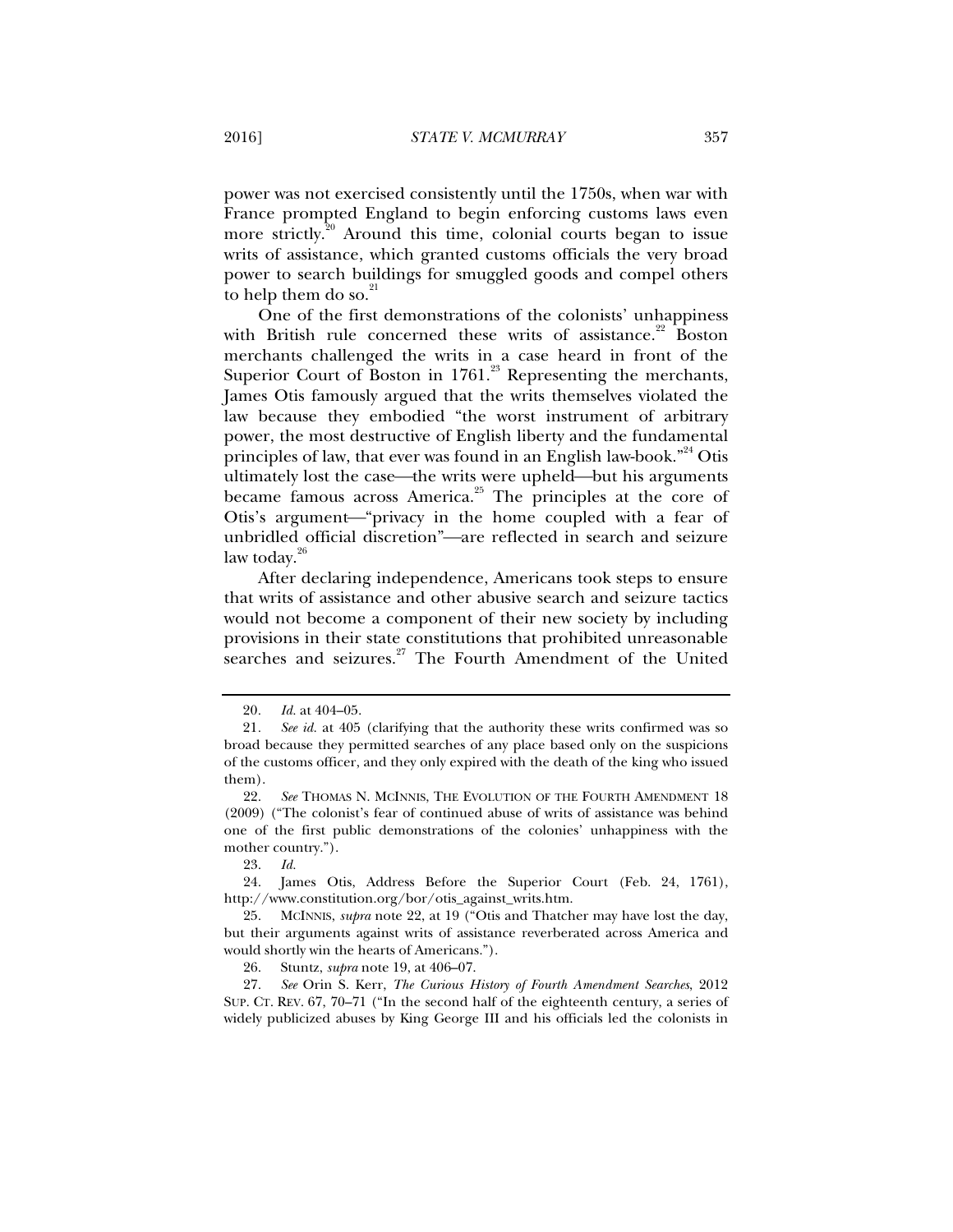States Constitution, ratified in 1791, became the national protection against unreasonable searches and seizures.<sup>28</sup> The amendment states:

The right of the people to be secure in their persons, houses, papers, and effects, against unreasonable searches and seizures, shall not be violated, and no Warrants shall issue, but upon probable cause, supported by Oath or affirmation, and particularly describing the place to be searched, and the persons or things to be seized.<sup>29</sup>

In light of the events leading up to ratification, and the fear of oppressive and arbitrary police power as articulated by James Otis, the language of the Fourth Amendment reflects the desire of the American people to preserve their own autonomy and power over their government.<sup>30</sup>

#### *B. Development of Search and Seizure Law in the United States*

One of the most important cases in early Fourth Amendment interpretation is an eighteenth century English common law case, *Entick v. Carrington*. 31 John Entick was subjected to a warrant based on charges that he published criticisms of the Crown.<sup>32</sup> The warrant did not specifically name the subject matter of the search, resulting in government messengers seizing all of his papers.<sup>33</sup> Entick sued the messengers for trespass and won.<sup>34</sup> Upholding the verdict, Lord Camden grounded his decision in property law, asserting that

the New World to consider a right against unreasonable searches and seizures to be one of the important rights held against government. That right was articulated in several state constitutions . . . .").

 <sup>28.</sup> *See* MCINNIS, *supra* note 22, at 19–20 (explaining that the lack of a protection against unreasonable searches and seizures was one of the major concerns in ratifying the Federal Constitution).

 <sup>29.</sup> U.S. CONST. amend. IV.

 <sup>30.</sup> As Justice Jackson has noted, "[O]urs is a government of laws, not of men, and . . . we submit ourselves to rulers only if under rules." Youngstown Sheet & Tube Co. v. Sawyer, 343 U.S. 579, 646 (1952) (Jackson, J., concurring).

 <sup>31.</sup> Entick v. Carrington [1765] 95 Eng. Rep. 807; *see also* LANDYNSKI, *supra* note 18, at 29–30 (explaining *Entick*'s considerable influence on the course of U.S. Fourth Amendment doctrine).

 <sup>32.</sup> *See* Thomas K. Clancy, *What Does the Fourth Amendment Protect? Property, Privacy, or Security?*, 33 WAKE FOREST L. REV. 307, 310–12 (1998) (summarizing *Entick* and explaining its role in American Fourth Amendment jurisprudence).

 <sup>33.</sup> *See id.* at 311.

 <sup>34.</sup> *See id.*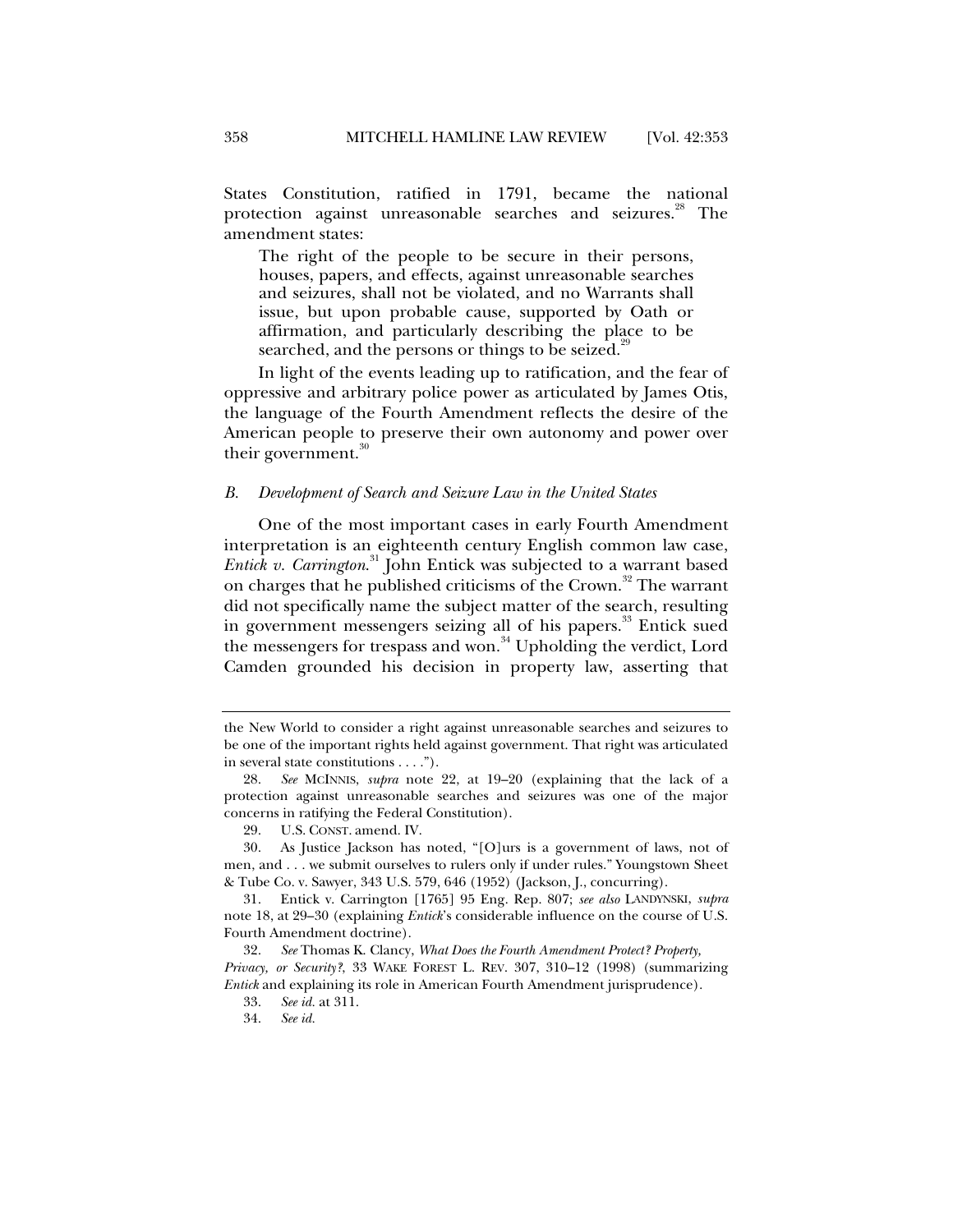property rights were sacred and could only be suppressed by laws passed for the public good:

[O]ur law holds the property of every man so sacred, that no man can set his foot upon his neighbour's close without his leave; if he does he is a trespasser, though he does no damage at all; if he will tread upon his neighbour's ground, he must justify it by law.

The Supreme Court relied heavily on Camden's analysis in early search and seizure cases, as "[t]he teachings of that great case were cherished by our statesmen when the Constitution was adopted."<sup>36</sup> *Boyd v. United States*<sup>37</sup> was the first U.S. case by which the Supreme Court began formulating the constitutional law of search and seizure.<sup>38</sup> Using Camden's analysis, the Supreme Court defined the protections secured by the Fourth Amendment in terms of property rights, distinguishing searching and seizing stolen or concealed goods from searching a man's private books or papers to use as evidence against him. $39$  "It is not the breaking of his doors, and the rummaging of his drawers, that constitutes the essence of the offense; but it is the invasion of his indefeasible right of personal security, personal liberty, and private property.<sup>"40</sup> This marked the beginning of a period characterized by a liberal interpretation of the Fourth Amendment, where the Court, for the most part, adhered to its principle that "constitutional provisions for the security of person and property should be liberally construed" and refused to sanction any search of certain objects, so long as the owner had a protected property interest in them.<sup>41</sup>

40. *Boyd*, 116 U.S. at 630.

 41. *Id.* at 635; *see also* Gouled v. United States, 255 U.S. 298, 304 (1921) ("It has been repeatedly decided that these amendments should receive a liberal construction, so as to prevent stealthy encroachment upon or 'gradual depreciation' of the rights secured by them, by imperceptible practice of courts or by well-intentioned, but mistakenly overzealous, executive officers."), *abrogated by* Warden v. Hayden, 387 U.S. 294, 308 (1967).

 <sup>35.</sup> United States v. Jones, 132 S. Ct. 945, 949 (2012) (quoting *Entick*, 95 Eng. Rep. at 817).

 <sup>36.</sup> United States v. Lefkowtiz, 285 U.S. 452, 466 (1932), *abrogated by* Harris v. United States, 331 U.S. 145 (1947).

 <sup>37. 116</sup> U.S. 616 (1886).

 <sup>38.</sup> LANDYNSKI, *supra* note 18, at 49.

 <sup>39.</sup> *See Boyd*, 116 U.S. at 623. *See generally* Morgan Cloud, *The Fourth Amendment During the Lochner Era: Privacy, Property and Liberty in Constitutional Theory*, 48 STAN. L. REV. 555, 576–79 (1996) (discussing *Boyd* as an example of early formalism by the Supreme Court in Fourth Amendment jurisprudence).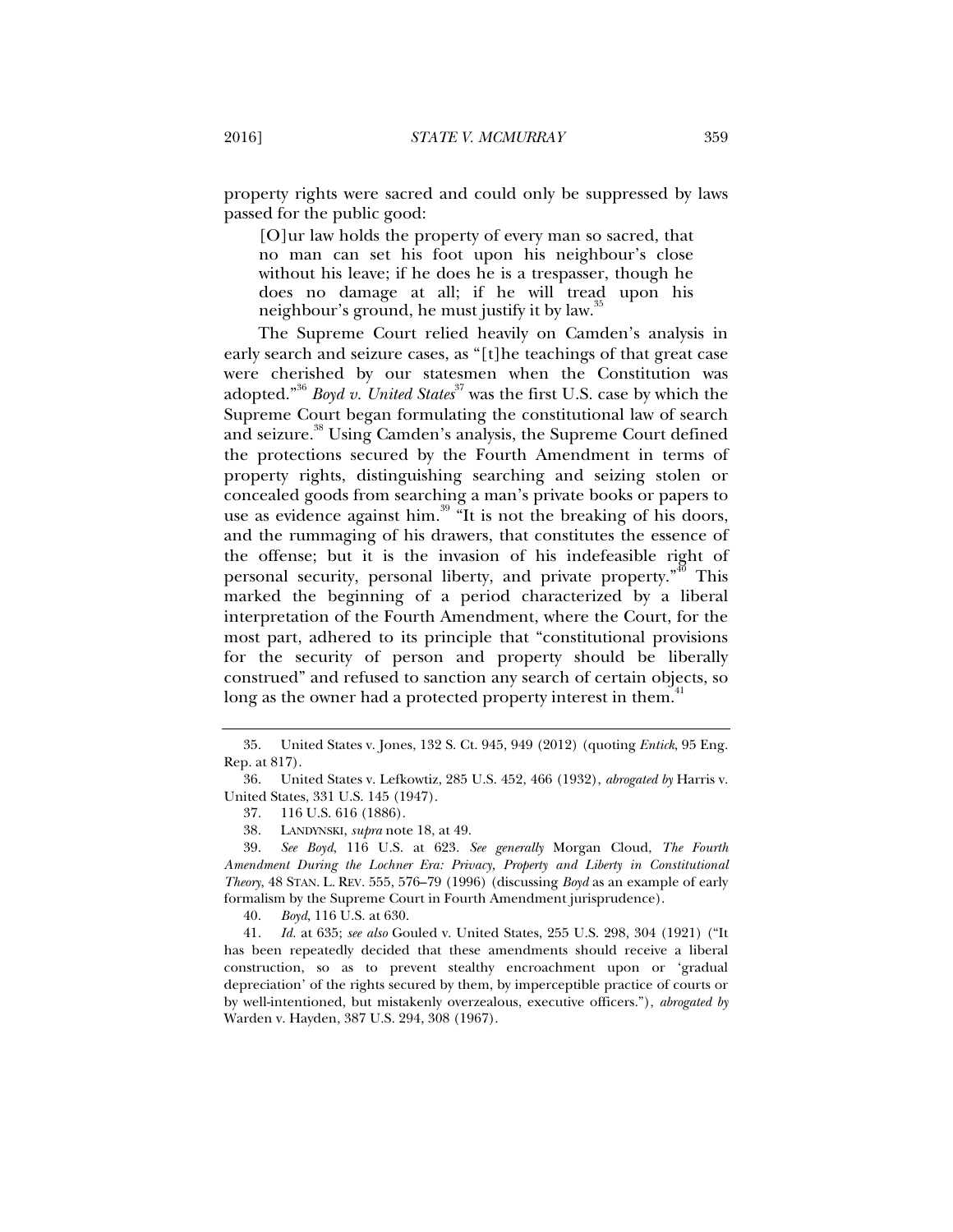In the 1920s, however, the Court began narrowing the scope of the Fourth Amendment, due in part to the increased pressure to aid law enforcement in apprehending and convicting criminals during prohibition, while still conceptualizing search and seizure rights in terms of common law trespass.<sup>42</sup> For example, in *Hester v*. *United States*, the Court ruled that the Fourth Amendment did not cover "open fields" around a person's home.<sup>43</sup> In *Hester*, the Court was asked to decide whether illegal moonshine bottles, discovered without a warrant on Hester's land, were admissible evidence.<sup>44</sup> Relying on the common law distinction between a home and open fields, the Court held that the evidence was admissible by asserting that the Fourth Amendment did not extend to the area around a home.<sup>45</sup> This literal interpretation of the Fourth Amendment's text significantly limited its scope.<sup>46</sup>

*Olmstead v. United States*—another prohibition case—further narrowed the amendment's scope when the Court held that wiretapping "did not amount to a search or seizure within the meaning of the Fourth Amendment."<sup>47</sup> Olmstead had been convicted of "conspiracy to violate the National Prohibition Act."<sup>48</sup> The critical evidence against him was gleaned from wiretapping his office phone line.<sup>49</sup> Because the wiretapping did not involve a physical trespass or search of tangible effects, the Court again interpreted the Fourth Amendment literally.<sup>50</sup> After *Olmstead*, Fourth Amendment protection involved a two-step inquiry to determine if a trespass had occurred: (1) did the government intrude on an area protected by the amendment; and (2) if so, did the intrusion involve a physical invasion that was constitutionally impermissible?51 In his now famous *Olmstead* dissent, Justice

50. *See id.* at 465–66.

 51. *See* THOMAS K. CLANCY, THE FOURTH AMENDMENT: ITS HISTORY AND INTERPRETATION 85–86 (2d ed. 2014) (explaining how *Olmstead*'s literal interpretation of the Fourth Amendment fundamentally differed from *Boyd* and

 <sup>42.</sup> *See* MCINNIS, *supra* note 22, at 263.

 <sup>43. 265</sup> U.S. 57, 59 (1924).

 <sup>44.</sup> *Id.* at 57–59.

<sup>45</sup>*. Id.* at 59.

 <sup>46.</sup> *See* MCINNIS*, supra* note 22, at 27–28 (explaining *Hester* as the first narrowing of the Fourth Amendment by the Supreme Court as a part of the greater context of prohibition).

 <sup>47. 277</sup> U.S. 438, 466 (1928).

 <sup>48.</sup> *Id.* at 455.

 <sup>49.</sup> *See id.* at 456–57.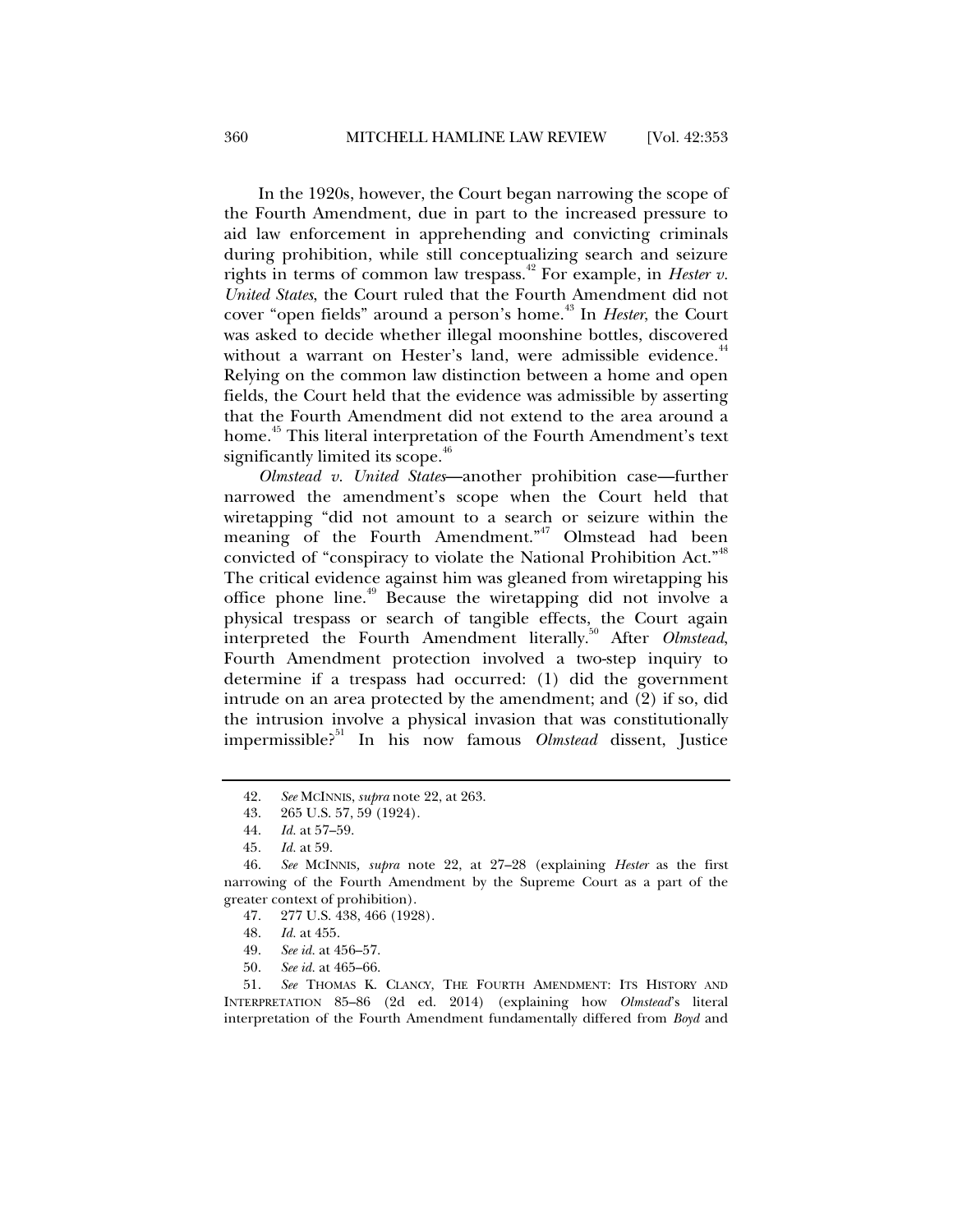Brandeis sought to shift the Fourth Amendment's focus from the property interest to the right to personal privacy:

The makers of our Constitution undertook to secure conditions favorable to the pursuit of happiness. They recognized the significance of man's spiritual nature, of his feelings and of his intellect. . . . They sought to protect Americans in their beliefs, their thoughts, their emotions and their sensations. They conferred, as against the Government, the right to be let alone—the most comprehensive of rights and the right most valued by civilized men. To protect that right, every unjustifiable intrusion by the Government upon the privacy of the individual, whatever the means employed, must be deemed a violation of the Fourth Amendment.

However, the Court's "property-based literalism" dominated Fourth Amendment jurisprudence until the Court faced another wire-tapping case nearly forty years later.<sup>53</sup>

In 1967, the Court abandoned the property-based approach to search and seizure issues in *Katz v. United States*<sup>34</sup> by declaring, "[T]he Fourth Amendment protects people, not places."<sup>55</sup> Charles" Katz was convicted of transmitting wagering information in violation of a federal statute based on evidence of his conversation overheard by FBI agents who had placed a recording device on the outside of a telephone booth.<sup>56</sup> Declining to decide whether the phone booth was a protected area under *Olmstead*, the Court instead shifted its focus to whether Katz sought to preserve the privacy of his conversation.<sup>57</sup> Finding that Katz clearly had attempted to maintain his privacy, as demonstrated by entering the booth and closing the door, the Court reversed Katz's conviction.<sup>38</sup>

The legacy of *Katz* lies primarily in Justice Harlan's concurrence, where he proposed a two-part test to determine when a Fourth Amendment search has occurred.<sup>59</sup> First, the individual

limited the Amendment).

 <sup>52.</sup> *Olmstead*, 277 U.S. at 478 (Brandeis, J., dissenting).

 <sup>53.</sup> CLANCY, *supra* note 51, at 87–89 ("The property-based theories of *Boyd* and *Olmstead* succumbed within months of each other in 1967.").

 <sup>54. 389</sup> U.S. 347 (1967).

 <sup>55.</sup> *Id.* at 351–52.

 <sup>56.</sup> *See id.* at 348.

 <sup>57.</sup> *See id.* at 352.

 <sup>58.</sup> *Id.* at 358.

 <sup>59.</sup> *See id.* at 360–62 (Harlan, J., concurring); *see also* CLANCY, *supra* note 51,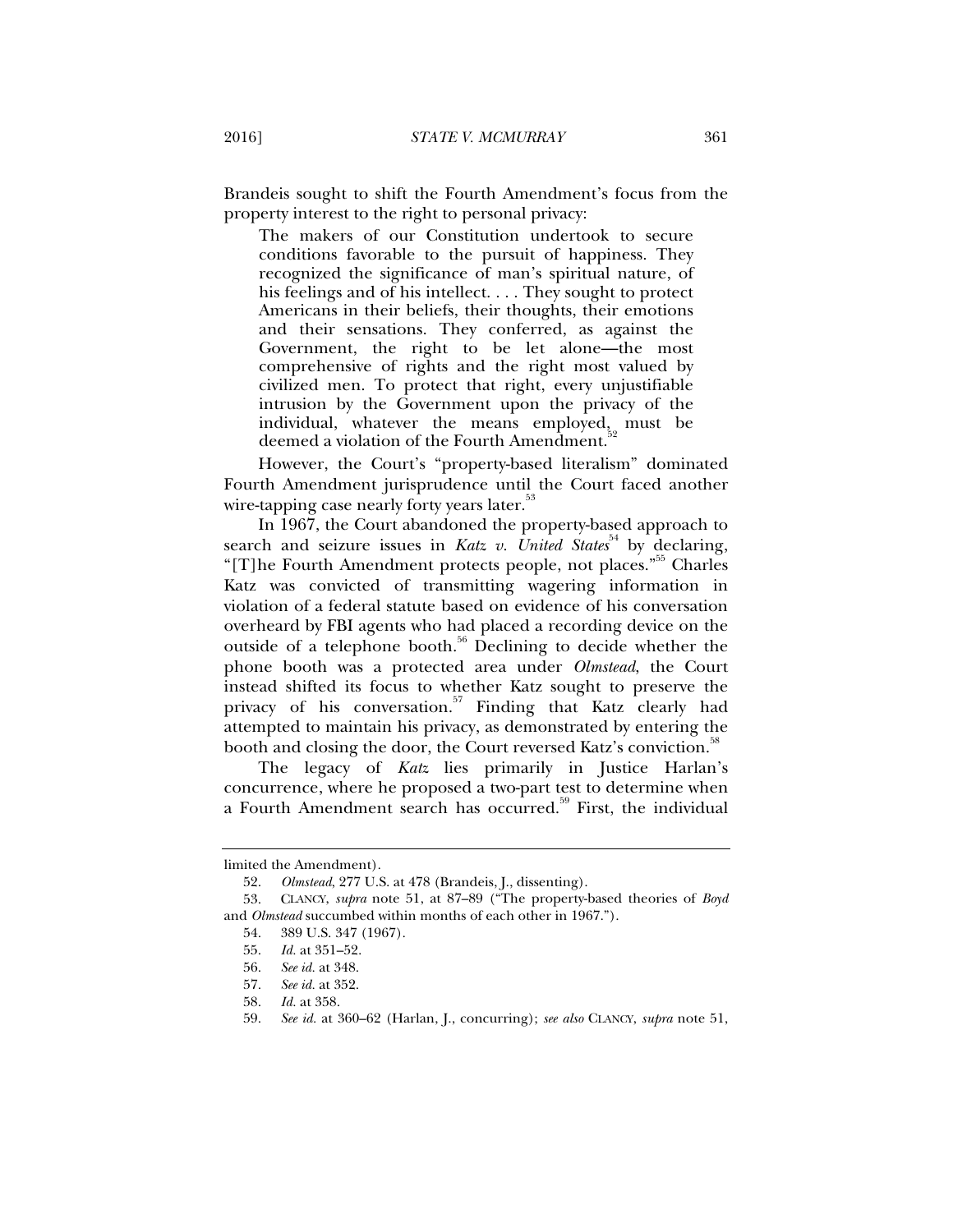must have an expectation of privacy for the area or items searched and, second, the expectation must be one that society recognizes as reasonable.<sup>60</sup> Generally, what a person "knowingly exposes to the public" is not protected by the Fourth Amendment.<sup>61</sup> This test and the accompanying privacy-centered focus—continues to be the standard for determining the scope of Fourth Amendment issues.<sup>8</sup>

Fourth Amendment scholars generally agree that *Katz* was intended to expand the amendment's scope by reframing the issue around individual privacy; however, there is also the sense that *Katz*  has failed to live up to this expectation.<sup>63</sup> "For what ultimately emerged was an Amendment that was privacy-bound, rising or falling in both scope and protection based upon how the notion of privacy fared in the Court and within society as a whole."<sup>64</sup> Under Harlan's conceptualization, to successfully invoke the protections of the Fourth Amendment, a person must not only have a personal expectation of privacy, but society must also be prepared to respect that expectation.<sup>65</sup> Later courts, faced with technological advances that allowed less invasive intrusions by the police and increased pressure to fight crime, have been less inclined to find an

 63. *See, e.g.*, Amsterdam, *supra* note 2, at 385 ("[T]he effect of *Katz* is to expand rather than generally to reconstruct the boundaries of fourth amendment protection."); John B. Mitchell, *What Went Wrong with the Warren Court's Conception of the Fourth Amendment?*, 27 NEW ENG. L. REV. 35, 39 (1992) ("The majority in *Katz* appeared bent on establishing an expansive view of the Fourth Amendment. The Amendment was not to be exclusively tied to such property-bound notions as 'protected areas' and 'trespass.'").

 64. Scott E. Sundby, *"Everyman"'s Fourth Amendment: Privacy or Mutual Trust Between Government and Citizen?*, 94 COLUM. L. REV. 1751, 1758 (1994).

at 92 ("It was Justice Harlan's concurring opinion in *Katz* that endured.").

 <sup>60.</sup> *See Katz*, 389 U.S. at 361 (Harlan, J., concurring).

 <sup>61.</sup> *Id.* at 351 (majority opinion).

 <sup>62.</sup> *See, e.g.*, Soldal v. Cook Cty., 506 U.S. 56, 64 (1992) ("[P]roperty rights are not the sole measure of Fourth Amendment violations."); Smith v. Maryland, 442 U.S. 735, 740 (1979) ("[T]his Court uniformly has held that the application of the Fourth Amendment depends on whether the person invoking its protection can claim a 'justifiable,' a 'reasonable,' or a 'legitimate expectation of privacy' that has been invaded by government action."); Cardwell v. Lewis, 417 U.S. 583, 591 (1974) ("[I]t is the right to privacy that is the touchstone of our inquiry."); United States v. Dionisio, 410 U.S. 1, 8 (1973) ("Any Fourth Amendment violation in the present setting must rest on a lawless governmental intrusion upon the privacy of 'persons' rather than on interference with 'property relationships or private papers.'").

 <sup>65.</sup> *See Katz*, 389 U.S. at 361 (Harlan, J., concurring).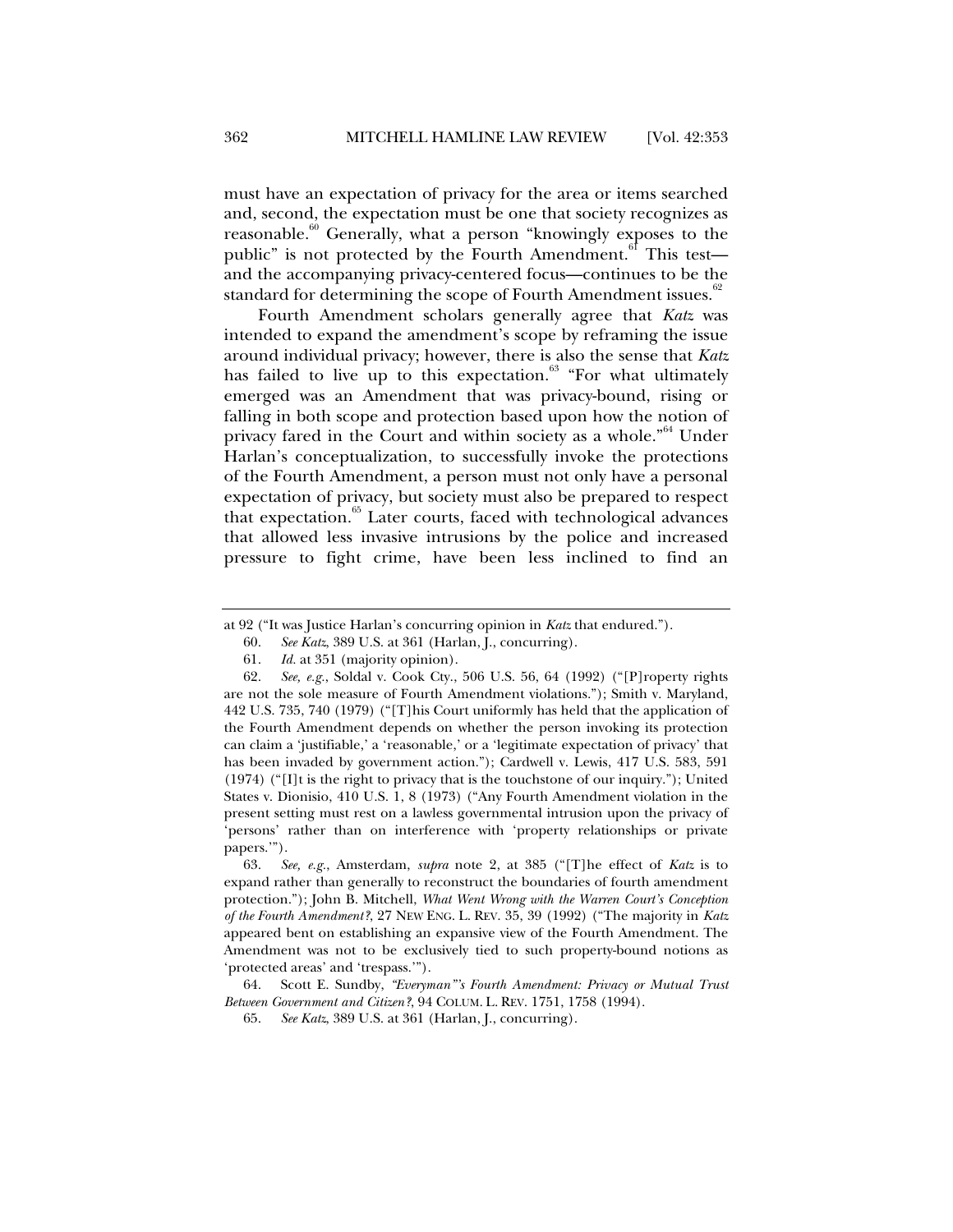individual's expectation of privacy to be reasonable.<sup>66</sup> Instances where someone knowingly exposed their words or activities to others, or to the public, have generally been outside the scope of the amendment's protections.<sup>67</sup> The reasoning being that those individuals essentially "assume the risk" of their conversations or activities being overheard or observed by anyone, including the police.<sup>68</sup>

For example, in *California v. Ciraolo*,<sup>69</sup> the Court held that police using a plane to see into a man's fenced backyard, without a warrant, was not unreasonable under the Fourth Amendment.<sup>70</sup> Chief Justice Burger admitted the area was within the curtilage of the home and that Ciraolo expected it to remain private—two fences shielded the entire yard.71 However, Chief Justice Burger justified his opinion by focusing on *Katz*'s holding that what a person exposes to the public, even in his own home, is not

 67. *See* Smith v. Maryland, 442 U.S. 735, 742–44 (1979) (holding that a defendant's expectation of privacy in dialed phone numbers was not reasonable because people generally know that phone companies have access to, and often keep records of, dialed phone numbers); United States v. Miller, 425 U.S. 435, 442–43 (1976) (holding that people have no reasonable expectation of privacy in bank records because they are a part of a transaction where information is voluntarily given to the bank employees); United States v. White, 401 U.S. 745, 752–53 (1971) (holding that the evidence of a police informant who was electronically "bugged" was admissible because the defendant, by participating in crime, assumed the risk that one of his partners was an informant).

 68. *See, e.g.*, *White*, 401 U.S. at 752 ("Inescapably, one contemplating illegal activities must realize and risk that his companions may be reporting to the police.").

 <sup>66.</sup> *See* Melvin Gutterman, *A Formulation of the Value and Means Models of the Fourth Amendment in the Age of Technologically Enhanced Surveillance*, 39 SYRACUSE L. REV. 647, 665 (1988) ("The *Katz* promise had sowed its own seeds of destruction. It was no great surprise that a Court increasingly concerned with law and order would soon begin, under the *Katz* umbrella, to severely limit the ambit of fourth amendment privacy."); *see also* Raymond Shih Ray Ku, *Founders' Privacy: The Fourth Amendment and the Power of Technological Surveillance*, 86 MINN. L. REV. 1325, 1346 (2002) ("By failing to provide any real guidance or substance to the privacy value, the opinion did not shut the door to examining means, and subsequent decisions have taken advantage of this opening . . . ."). *See generally* MCINNIS, *supra* note 22, at 230–33 (exploring the assumption-of-risk doctrine, separate from the *Katz*  precedent, which suggests that when individuals undertake the risk that their information will be exposed to others, they have no legitimate expectation of privacy).

 <sup>69. 476</sup> U.S. 207 (1986).

 <sup>70.</sup> *See id.* at 213–14.

 <sup>71.</sup> *See id.* at 213.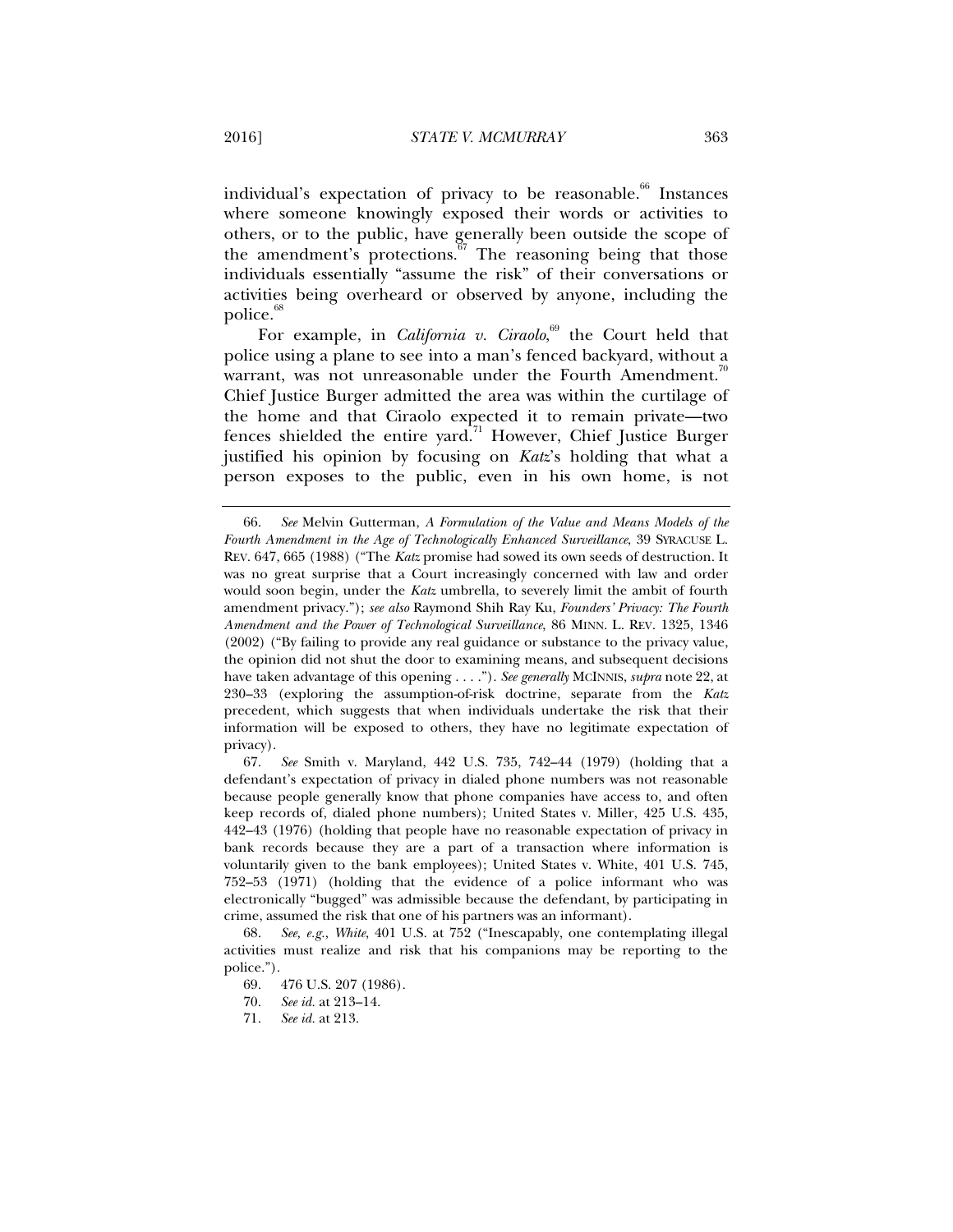protected by the Fourth Amendment, ignoring the other component of *Katz*: what a person seeks to preserve as private, even in an area accessible to the public, might be constitutionally protected.<sup>72</sup>

In *California v. Greenwood*, the Supreme Court came to a similar conclusion when it was asked to decide the question of whether the Fourth Amendment prohibits the warrantless search of garbage left outside for collection.<sup>73</sup> Billy Greenwood was convicted on felony narcotics charges based on evidence of controlled substances found during a search of his home.<sup>74</sup> The police obtained the warrant to search Greenwood's house by first searching his garbage left out on the curb, which provided enough evidence of narcotics use to get a warrant for the house.<sup>75</sup>

Under *Katz*, the Fourth Amendment would only be violated if Greenwood had a subjective expectation of privacy for his garbage that was objectively reasonable.<sup>76</sup> Building off previous decisions, like *Ciraolo*, which limited the protections of the Fourth Amendment if the defendant had exposed her activities to the public or to third parties, the Court found that no reasonable expectation of privacy exists in garbage left out for pickup because anyone can go through the garbage once it is left out on the curb.<sup>77</sup> *Greenwood* set the precedent that a warrantless search of garbage does not violate the Fourth Amendment of the United States Constitution.<sup>78</sup>

#### *C. Scholarly Alternatives for Interpreting the Fourth Amendment*

Fourth Amendment scholars are, for the most part, impressively united in their criticism of the Supreme Court's search and seizure jurisprudence; the restrictions on individual privacy imposed by the third party doctrine, and the subsequently expanded police power, have been met with much frustration and disapproval, if the variety of scornful law review articles are any

78. *Id.* at 37.

 <sup>72.</sup> *See id.* at 214–15.

 <sup>73. 486</sup> U.S. 35, 39 (1988).

<sup>74</sup>*. See id.* at 37–38.

<sup>75</sup>*. See id.*

 <sup>76.</sup> *Id.* at 39.

 <sup>77.</sup> *See id.* at 40 ("It is common knowledge that plastic garbage bags left on or at the side of a public street are readily accessible to animals, children, scavengers, snoops, and other members of the public.").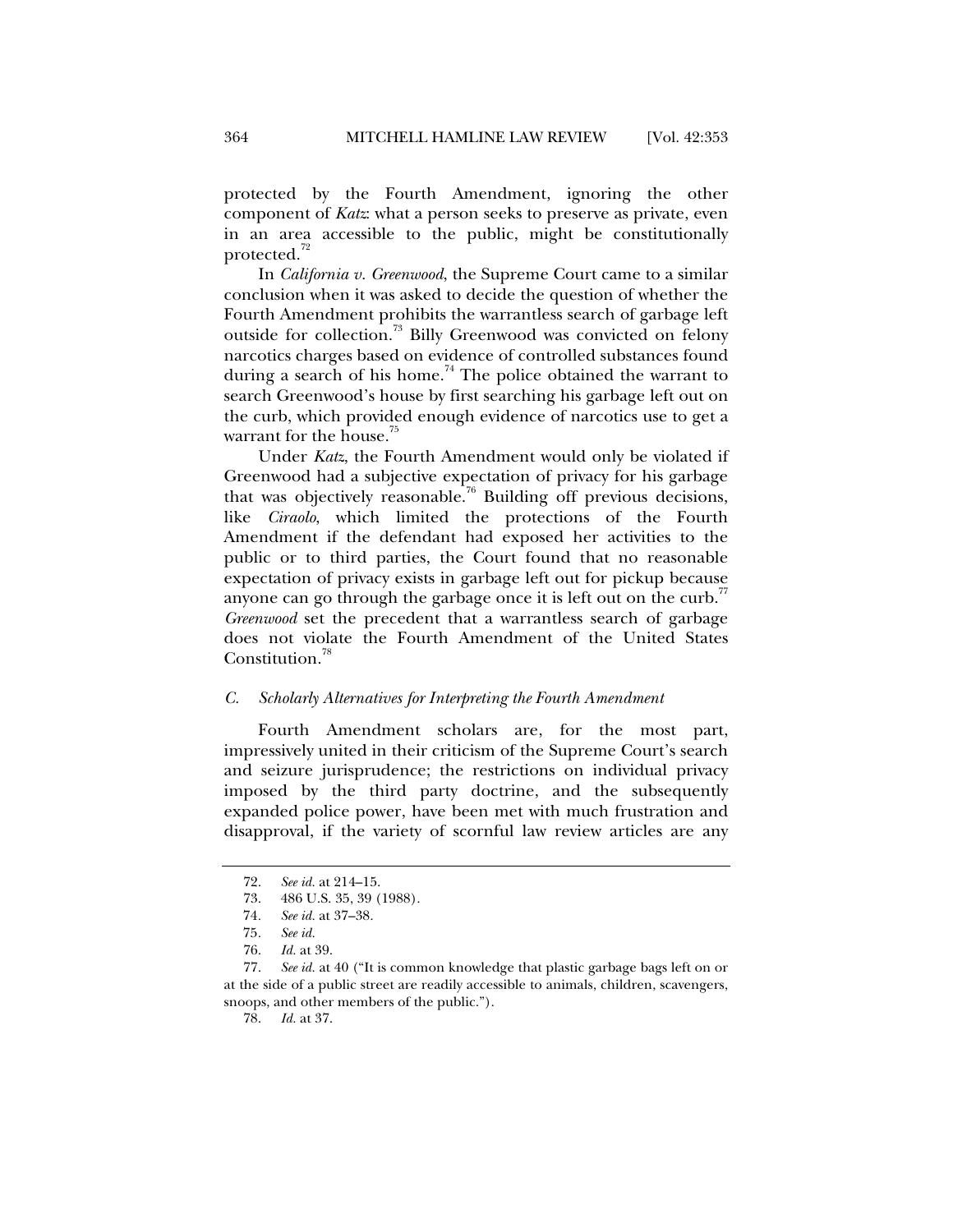indication.<sup>79</sup> However, those scholars also vary widely in their proposed alternatives for Fourth Amendment interpretation.<sup>80</sup> For the sake of time and clarity, this section will explore only three of the many different proposed alternatives for Fourth Amendment interpretation that are out there. $81$  This process is intended to illuminate some of the problems inherent in the Supreme Court's approach, but it will also expose the difficulty that accompanies devising a coherent and practical method for interpreting and applying a constitutional provision like the Fourth Amendment. This section will conclude with a discussion of the underlying interests and values that are inherent to the protections afforded under the Fourth Amendment.<sup>82</sup>

#### *1. The Political Fourth Amendment*

Professor Thomas Crocker argues that the two dominant narratives of Fourth Amendment interpretation—protecting privacy interests and regulating police conduct—overlook the

 <sup>79.</sup> *See generally* Bruce G. Berner, *The Supreme Court and the Fall of the Fourth Amendment*, 25 VAL. U. L. REV. 383, 384 (1991) ("The fourth-amendment 'reach' cases are today in wild disarray and the subject of widespread attack."); Phyllis T. Bookspan, *Reworking the Warrant Requirement: Resuscitating the Fourth Amendment*, 44 VAND. L. REV. 473, 474–75 (1991) ("Current search and seizure doctrine is inconsistent and incoherent. No one, including the police who are to abide by it, judges who apply it, or the people who are protected by it, has any meaningful sense of what the law is."); Daniel J. Capra, *Prisoners of Their Own Jurisprudence: Fourth and Fifth Amendment Cases in the Supreme Court*, 36 VILL. L. REV. 1267, 1269 (1991) ("[T]he Court has abdicated its responsibility to do more than apply fact to unquestioned law."); Tracey Maclin, *The Central Meaning of the Fourth Amendment*, 35 WM. & MARY L. REV. 197, 201 (1993) ("While questioning the merit of the Court's current model, I hope to show that the Court has ignored or distorted the history of the Fourth Amendment."); Brian J. Serr, *Great Expectations of Privacy: A New Model for Fourth Amendment Protection*, 73 MINN. L. REV. 583, 584 (1989) ("In the last decade . . . the Court's means of promoting law enforcement interests has tipped the balance unnecessarily further and further away from individual freedom, significantly diminishing the realm of personal privacy.").

 <sup>80.</sup> *Compare* BRUCE A. NEWMAN, AGAINST THAT "POWERFUL ENGINE OF DESPOTISM" 104–06 (2007) (arguing for a return to the framers' conception of the Fourth Amendment, which required warrants to search property and allowed for warrantless searches in public areas), *with* STEPHEN J. SCHULHOFER, MORE ESSENTIAL THAN EVER: THE FOURTH AMENDMENT IN THE TWENTY-FIRST CENTURY 177 (proposing an "adaptive originalism" approach).

 <sup>81.</sup> *See infra* Parts II.C.1–.3.

 <sup>82.</sup> *See infra* Part II.C.4.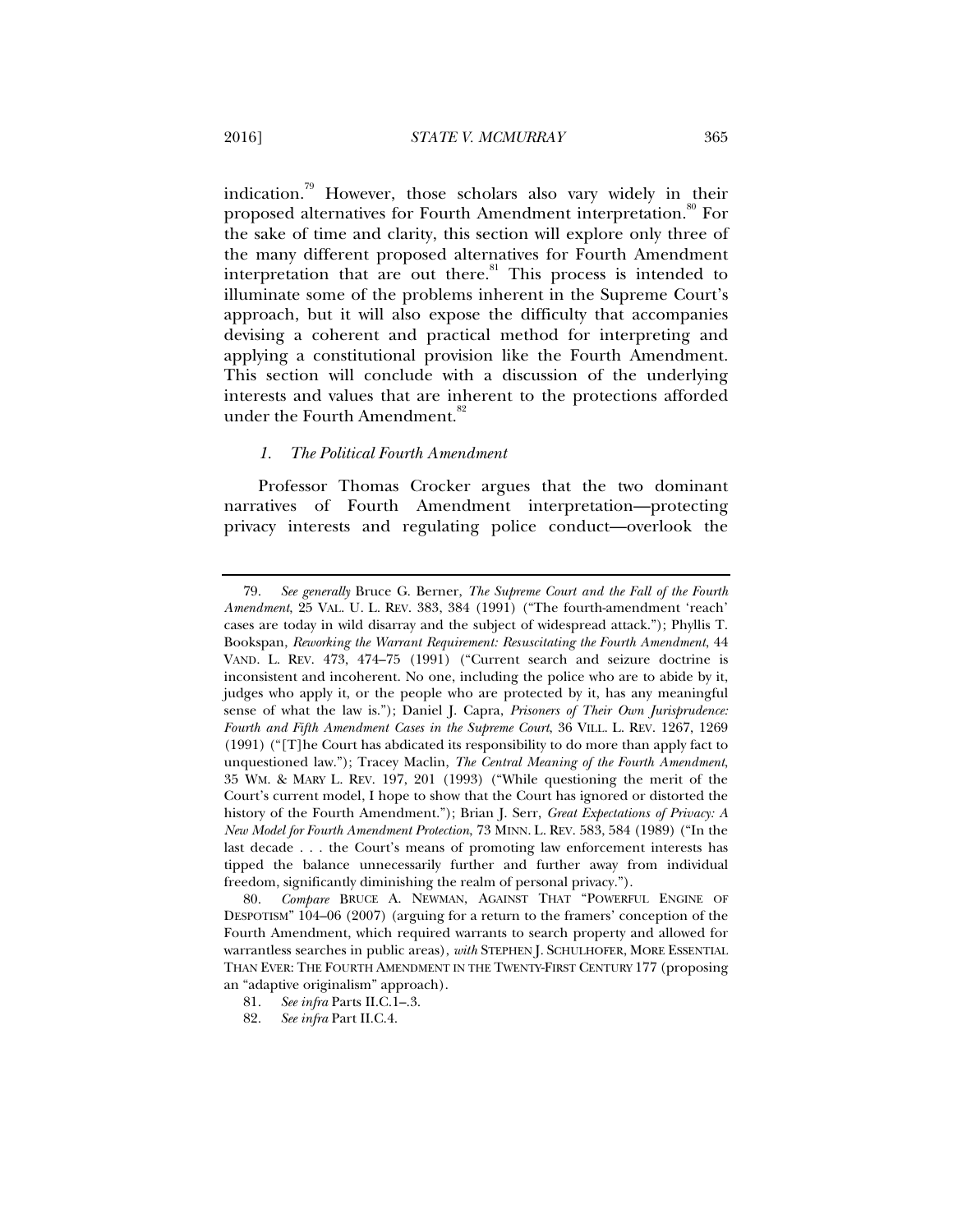political purpose of the Fourth Amendment.<sup>83</sup> By only reading the Fourth Amendment to protect privacy, many aspects of a person's everyday social life will not be protected by the Constitution because they have been exposed to the public, and the Court is unwilling to find an expectation of privacy in them. $84$  Combining these privacy considerations with rules that emphasize effective law enforcement practices results in a Fourth Amendment doctrine that "lurches from one consideration to the other, with no overarching guidance."<sup>85</sup> The solution, Professor Crocker argues, is to widen the scope of the Fourth Amendment so that it fits in with a broader reading of the Constitution.<sup>86</sup> This wider frame allows us to see the connections between the First and Fourth Amendments and "provides a basis for reorienting the Fourth Amendment narrative around a broader political purpose aimed at protecting liberty."87 Focusing on securing people's rights to political liberty is essential in this modern era where social media allows us to share more and more personal information about ourselves, and we increasingly live and operate surrounded by other people.<sup>88</sup> Under the narrowed *Katz* framework, the Supreme Court is finding fewer reasonable expectations of privacy to protect in a society where information is shared so easily.89 Crocker asserts that *Katz* was right to consider the social aspects of life but wrong to "focus solely on what social expectations thought about personal privacy as a way of regulating police practice."<sup>90</sup> The solution of using a broader scope—by viewing the Fourth Amendment as a part of the Constitution that protects individual's political liberty—would

 <sup>83.</sup> Thomas P. Crocker, *The Political Fourth Amendment*, 88 WASH. U. L. REV. 303, 306–08 (2010) ("We face a constitutional dilemma. Either we accept the existing limited, and increasingly irrelevant, Fourth Amendment protections for privacy, or we must seek to reinvigorate the Fourth Amendment by seeing how it functions within a more comprehensive constitutional framework. This Article argues that the Fourth Amendment makes a distinctive contribution to a broader constitutional framework aimed at protecting political liberty." (footnote omitted)).

 <sup>84.</sup> *See id.* at 315.

<sup>85</sup>*. Id.* at 340.

 <sup>86.</sup> *Id.*

 <sup>87.</sup> *Id.*

 <sup>88.</sup> *Id.* at 341.

 <sup>89.</sup> *See id.*

 <sup>90.</sup> *Id.* at 372.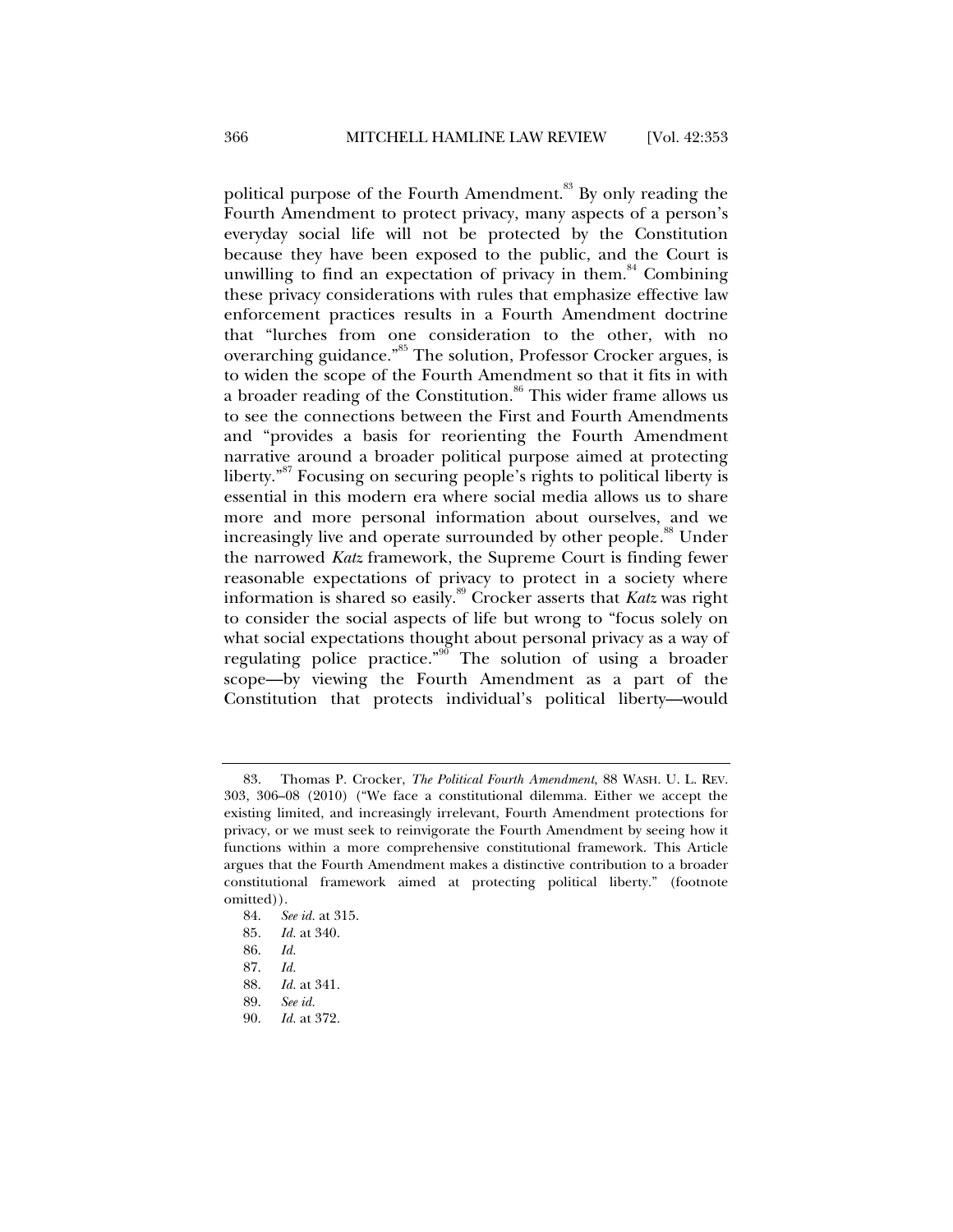protect the people in their everyday social practices, something necessary for the functioning of any democracy.

A potential problem with this conceptualization is that while reframing the scope of the Fourth Amendment to protect political liberty is a worthwhile objective, Professor Crocker's proposal lacks a clear method for differentiating between cases. Similar to the manipulation of the Supreme Court's privacy approach, courts could manipulate the political liberty rhetoric, absent a hard-line test applied to every case.

#### *2. The Fourth Amendment's Right to Exclude*

Instead of broadening the Fourth Amendment's scope to more adequately protect individual liberty, Professor Thomas Clancy proposes an analytical structure for the Fourth Amendment that is predicated on an individual's right to be secure.<sup>92</sup> Explaining that of the three options available for defining the scope of the Fourth Amendment—property, privacy, or security—the first two have proven to be inadequate; the best alternative is to invigorate the concept of security and the right to exclude to properly conceptualize the values protected by the Fourth Amendment.<sup>33</sup> Professor Clancy explains that the privacy approach has largely been eviscerated; despite the *Katz* Court's vision for the test to protect individual interests, later courts have "used privacy analysis not to expand protected individual interests, but to reduce the scope of the amendment's protections."<sup>94</sup> The flaws of this

 <sup>91.</sup> *See id.* at 378–79.

 <sup>92.</sup> Clancy, *supra* note 32, at 307–08 ("This article explores the proper analytical structure by which to measure the meaning of the right to be 'secure.' Only by understanding the meaning of the term 'secure' is it possible to determine the scope of the Fourth Amendment's protections for individuals and, correlatively, the amount of unregulated governmental power the amendment allows.").

 <sup>93.</sup> *See id.* at 308.

<sup>94</sup>*. Id.* at 330–31 ("Reminiscent of the hierarchical approach of property law theory—where some types of property interests completely barred a search, or the absence of such an interest barred raising an objection to a search—the Court created a hierarchy of privacy interests. Expectations of privacy that 'society is "prepared to recognize as legitimate"' have, at least in theory, the greatest protection; diminished expectations of privacy are more easily invaded; and subjective expectations of privacy that society is not prepared to recognize as legitimate have no protection. The Court's cases rejecting any legitimate expectation of privacy now comprise a long list of situations.").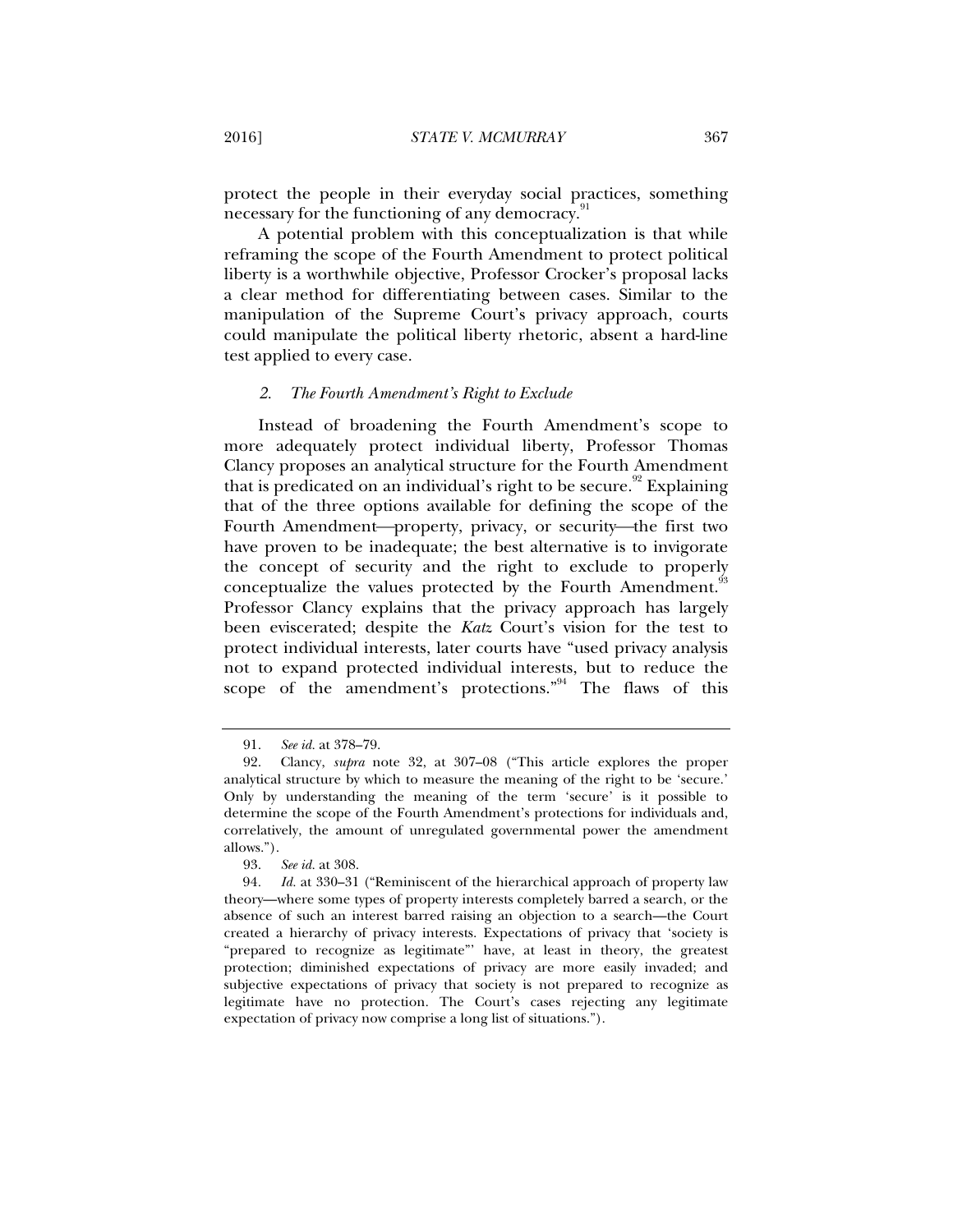approach lie in that it has no textual support in the amendment, and that, because the concept of privacy is so fluid, it is left at the mercy of the shifting court majorities to decide what privacy means and protects.<sup>95</sup>

Professor Clancy's solution then is to refer back to the actual language of the Fourth Amendment and focus on the right of the people to be "secure."96 He asserts that to the framers, this security was from unreasonable government intrusion, specifically granting individuals the right to exclude the government from interfering with one's papers, houses, or effects.<sup>97</sup> This right to exclude is critical; with it, people have the tool to protect themselves against non-justified government intrusions.<sup>98</sup> Of course, with this view, people only have a right to be secure in what the amendment specifies: their person, houses, papers, or effects.<sup>99</sup> Professor Clancy explains that this approach will bring considerable clarity to a murky search and seizure doctrine; if we refer back to the framer's focus on security, we can allow individuals the ability to exclude the government from their person, houses, papers, and effects, thereby fulfilling the purpose of the Fourth Amendment and simplifying an important component of American society.<sup>100</sup>

 98. *See id.* at 356 ("In other words, the Fourth Amendment gives the right to say no to the government's attempts to search and seize. Privacy, human dignity, a dislike for the government, and other states of mind may be motivations for exercising the right to exclude, but they are not synonymous with that right or with aspects of the right. The right to exclude is the sum and essence of the right protected. Of course, the right is not absolute. It extends only to protect against unreasonable searches and seizures.").

99. *Id.* at 357.

 100. *See id.* at 368–69 ("This returns the structure of Fourth Amendment analysis to comport with the intent of the Framers: The people have the right to be secure in their persons, houses, papers, and effects against unreasonable searches and seizures. By affording citizens the ability to exclude, their security is assured. That right to be secure is clear and pristine—it is the right to exclude the government.").

 <sup>95.</sup> *See id.* at 339–40 ("Thus, while a liberal Court substituted privacy in lieu of property analysis to expand protected interests, a conservative Court has employed privacy analysis as a vehicle to restrict Fourth Amendment protections.").

 <sup>96.</sup> *Id.* at 357–58 ("Privacy analysis purported to abandon reliance on the principle of constitutionally protected areas, with Katz asserting that the amendment protects people, not places. Such a claim simply ignores the language and structure of the amendment: People have the right to be secure only as to their persons, houses, papers, and effects.").

 <sup>97.</sup> *Id.*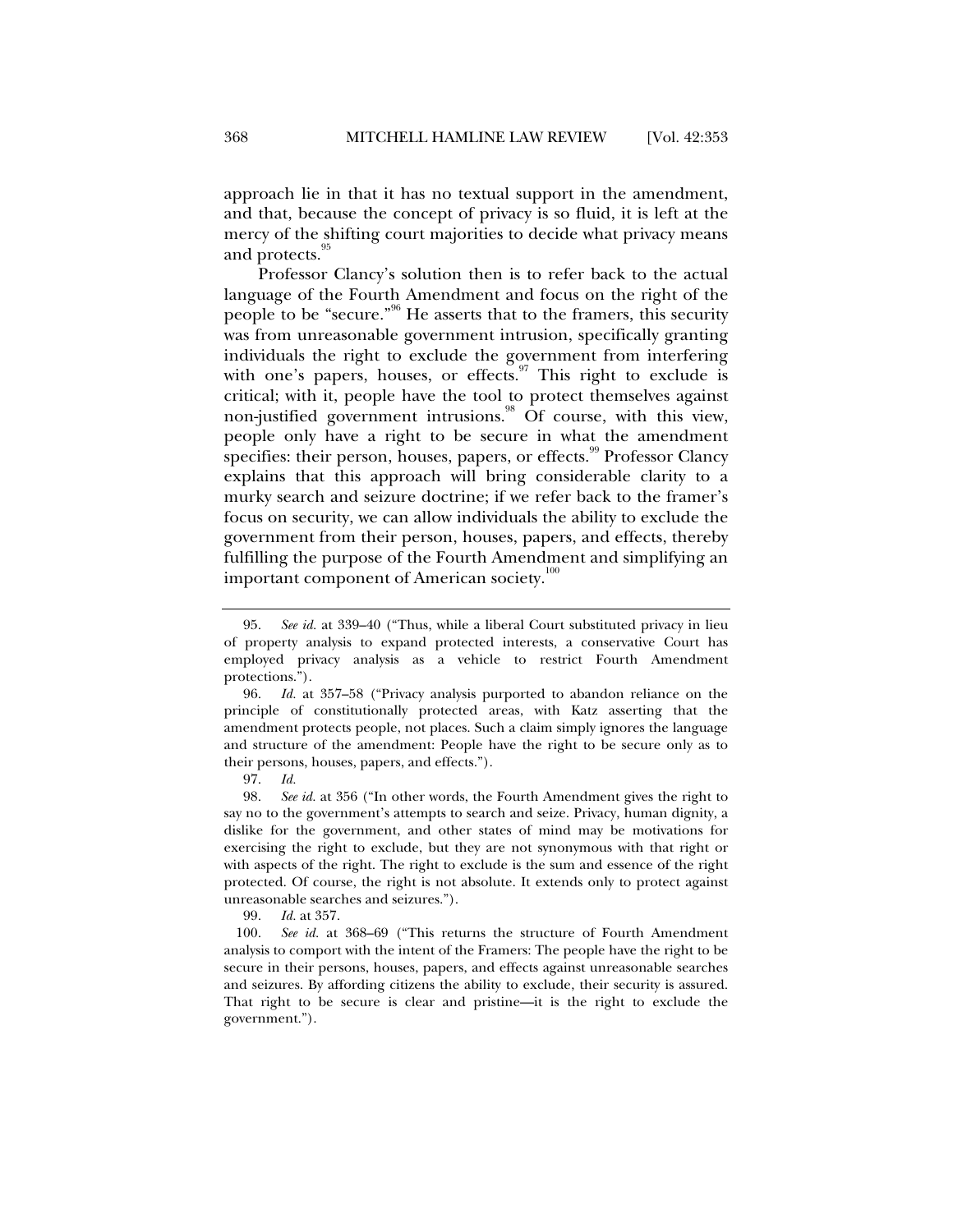One issue this approach generates is that, although focusing on the Fourth Amendment's actual language—a person's right to be secure in their person, houses, papers, and effects—does provide a more clear methodology in defining what exactly individuals have the right to exclude the government from, in the twenty-first century, things like electronically stored information do not fit neatly within the Fourth Amendment's eighteenth century language.

#### *3. Calling for a New Metaphor: Government-Citizen Trust*

Similarly—finding the Fourth Amendment's focus on privacy wanting—Professor Scott Sundby argues for a new metaphor to conceptualize the search and seizure framework—one centered around the need to restore government-citizen trust rather than simply the "right to be let alone."<sup>101</sup> Professor Sundby explains that the "right to be let alone" no longer fulfills the values of the Fourth Amendment for several reasons, one of them being that in the modern world, the idea of being left alone seems outdated, at the very least.<sup>102</sup> "Technological and communication advances mean that much of everyday life is now recorded by someone somewhere . . . . We may want to be left alone, but we realistically do not expect it to happen in any complete sense."103 Professor Sundby does not have a problem with the concept of privacy being involved in Fourth Amendment doctrine, but asserts that it should be thought of as a "cherished principle" rather than how the Court currently uses it—as a quantifiable fact that helps decide whether there has been a Fourth Amendment intrusion. $10^6$ 

 <sup>101.</sup> Sundby, *supra* note 64, at 1754–55 ("This Article makes an initial effort to reframe the Fourth Amendment debate by exploring how the Court's current metaphor for conceptualizing Fourth Amendment values, Justice Brandeis's famous image of 'the right to be let alone,' no longer fully captures the values that are at stake . . . . Drawing upon the values underlying the Constitution and the Bill of Rights, I suggest that the animating principle which has been ignored in the current Fourth Amendment debate is the idea of reciprocal government-citizen trust.").

<sup>102</sup>*. Id.* at 1758–59 ("Perhaps most fundamentally, a Fourth Amendment based upon expectations of privacy must contend with the changing nature of modern society. The very notion of a right to be left alone seems a bit tattered once placed in the context of contemporary life.").

 <sup>103.</sup> *Id.*

 <sup>104.</sup> *Id.* at 1760.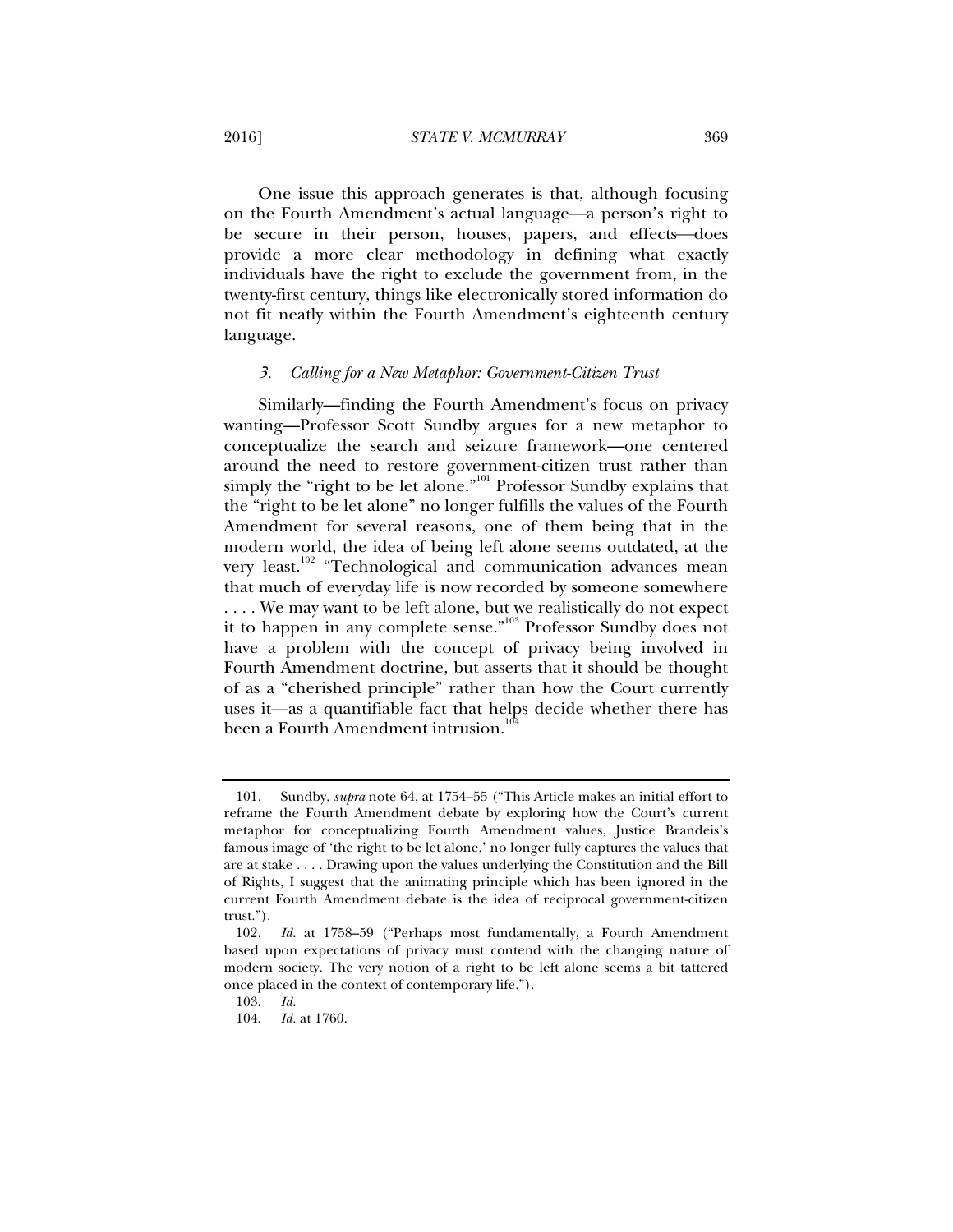To rectify this problematic framework, Professor Sundby proposes reimagining the Fourth Amendment's value in terms of trust between the government and its citizens.<sup>105</sup> The logic is that the government draws its legitimacy from the trust of the citizens in electing representatives to govern for them, while the government must also trust the citizenry to act in accord with laws and societal standards.<sup>106</sup> The "trust that the citizenry will exercise its liberties responsibly—that implicates the Fourth Amendment and is jeopardized when the government is allowed to intrude into the citizenry's lives without a finding that the citizenry has forfeited society's trust to exercise its freedoms responsibly."<sup>107</sup> Professor Sundby argues that this view will improve Fourth Amendment doctrine because it will transfer the focus from choosing between the governmental law enforcement needs and the individual's privacy to the "larger context that finds mutual benefits from the Amendment for both the government and the citizen."<sup>108</sup>

Encouraging the use of a government-citizen trust metaphor might be a more enlightened way to think about the Fourth Amendment, but when faced with people who have committed crimes, or the possibility of preventing crime, it is difficult to imagine a court always having the inclination to step back and consider the philosophical nature of the relationship between a government and its citizens.

#### *4. Conceptualizing the Fourth: Is There a "Right" Approach?*

Analyzing three different alternatives for conceptualizing the Fourth Amendment law demonstrates the difficulty of approaching the people's right to be free from unreasonable searches and seizures. Three different legal scholars approach the issue three different ways, with all of them making astute arguments involving historical intent, legal and political theory, and social policy. What these proposed alternatives have in common is that they reflect their authors' views on what the Fourth Amendment is really about, just as any other theory would. Legal principles and authority only get you so far when the subject of your analysis strikes as close to home as the Fourth Amendment does; when the government's

 <sup>105.</sup> *See id.* at 1777.

 <sup>106.</sup> *See id.*

<sup>107</sup>*. Id.* 

 <sup>108.</sup> *See id.* at 1784–85.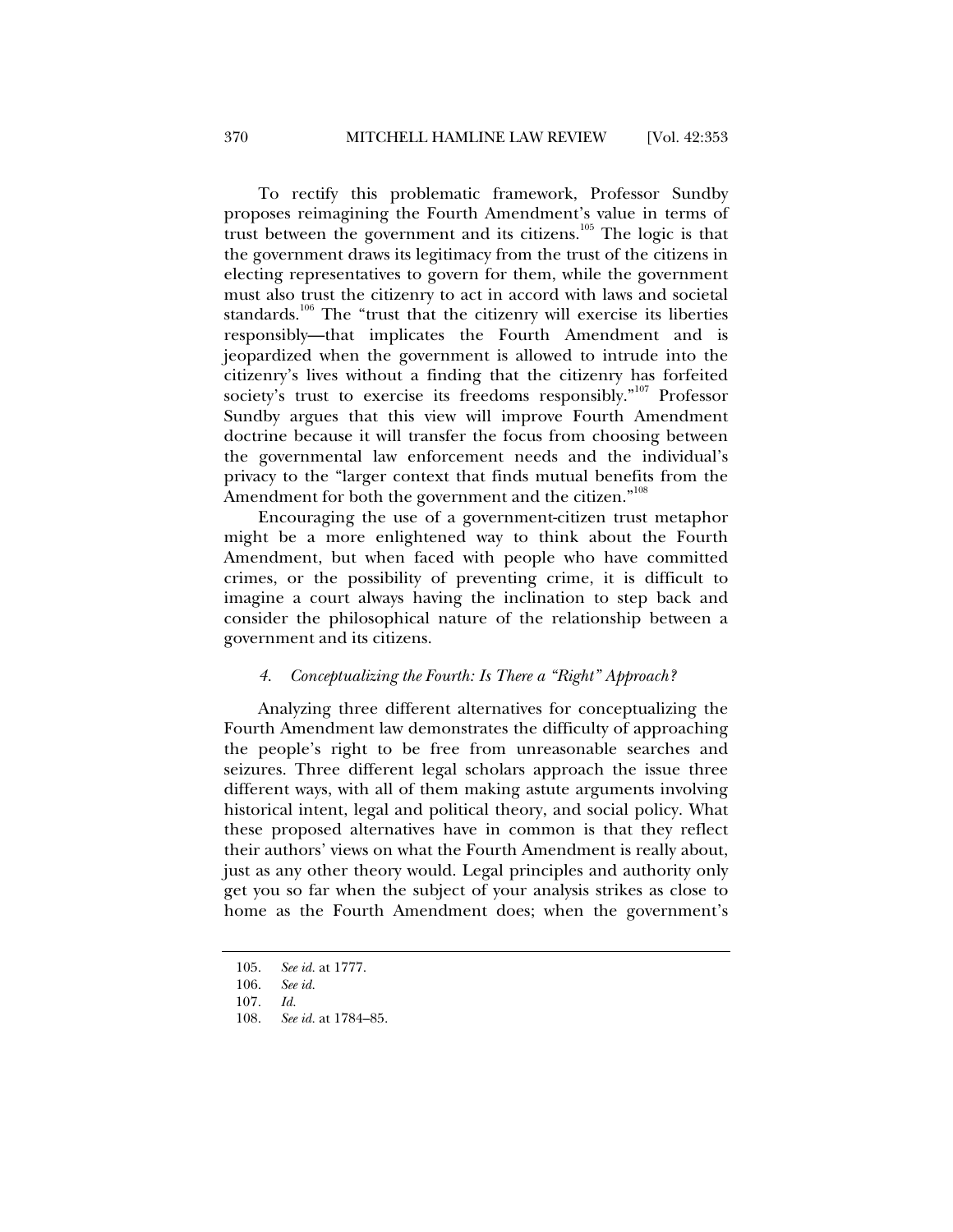ability to intrude into peoples' lives is at stake, the conversation becomes more about what type of society we *want* to live in, and less about the one we *actually* live in. Professor Amsterdam said it best:

The ultimate question, plainly, is a value judgment. It is whether, if the particular form of surveillance practiced by the police is permitted to go unregulated by constitutional restraints, the amount of privacy and freedom remaining to citizens would be diminished to a compass inconsistent with the aims of a free and open society. That, in outright terms, is the judgment lurking underneath the Supreme Court's decision in *Katz*, and it seems to me the judgment that the fourth amendment inexorably requires the Court to make. But it is a devastating question to put to a committee.<sup>1</sup>

The right approach to conceptualizing the Fourth Amendment involves making a value judgment about what is necessary for our American idea of a free society. The underlying value of the Fourth Amendment must be characterized as one of individual autonomy rather than privacy. The language of the amendment guarantees an individual's right to be secure in their person, houses, papers, or effects from unreasonable searches and seizures.<sup>110</sup> This implies a level of independent protection where American citizens exist outside of the government's authority or influence.<sup>111</sup> The difference between autonomy and privacy may be considered by some to be "splitting hairs," but using the concept of privacy is problematic, as it comes with connotations of shielding information and secrecy.<sup>112</sup> Such connotations are not appropriate in the context of the Fourth Amendment; they imply placing blame on individuals for seeking to conceal information. Such connotations also too easily lead to the idea that the Fourth

 <sup>109.</sup> Amsterdam, *supra* note 2, at 403.

U.S. CONST. amend. IV.

 <sup>111.</sup> *See* Boyd v. United States, 116 U.S. 616, 630 (1886) ("[The ideas presented in *Entick v. Carrington*] reach further than the concrete form of the case then before the court, with its adventitious circumstances; they apply to all invasions on the part of the government and its employees of the sanctity of a man's home and the privacies of life.").

 <sup>112.</sup> *See* William Stuntz, *Privacy's Problem and the Law of Criminal Procedure*, 93 MICH. L. REV. 1016, 1025–26 (1995) ("In other words, though privacy means many things and though Fourth and Fifth Amendment law protect many interests, one fairly well-defined and fairly narrow interest, the interest in secrecy, seems predominant.").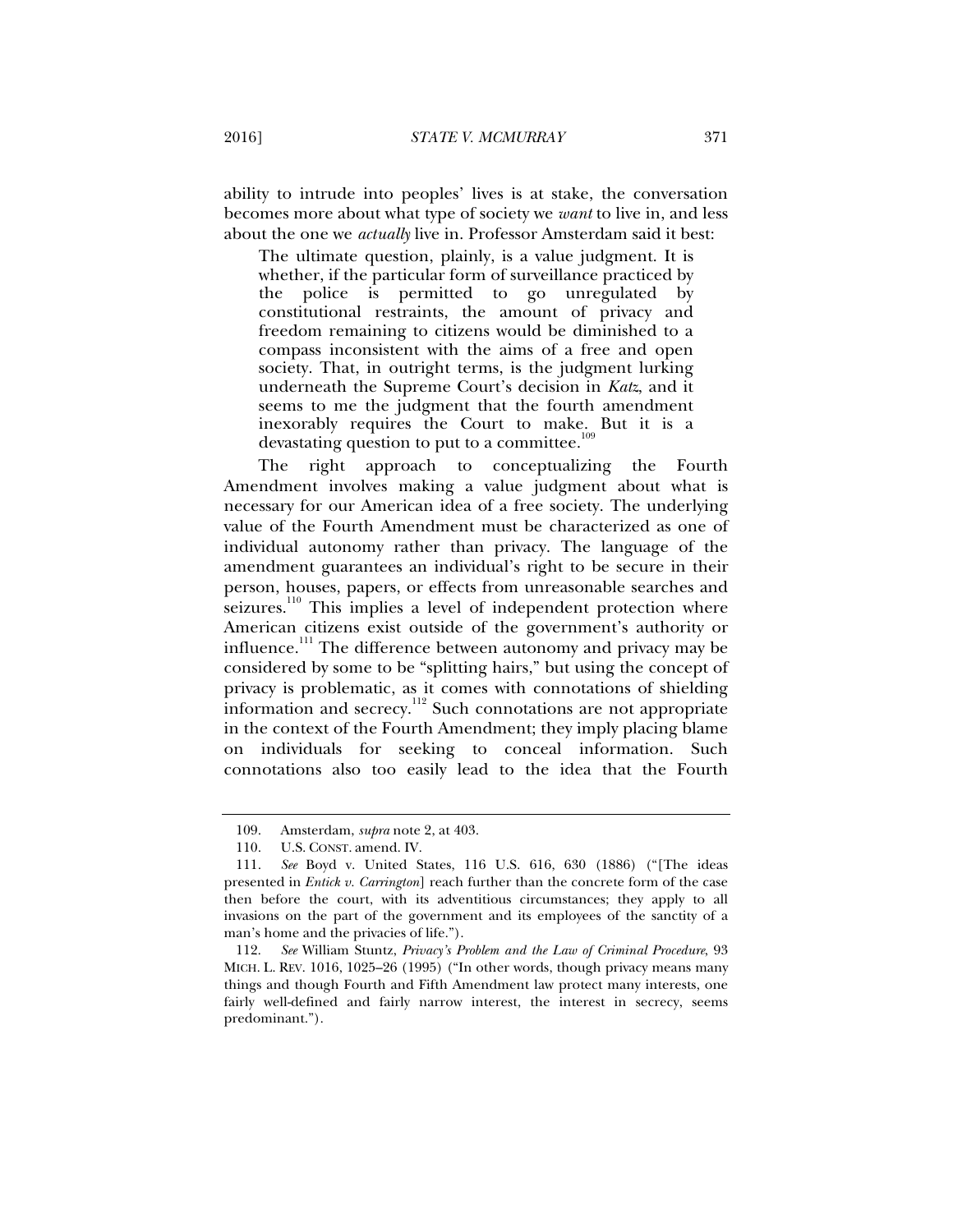Amendment should not extend to what people willingly expose to the public, or third parties; after all, if you want protection for it, you should have kept it "secret."<sup>113</sup>

A Fourth Amendment centered around safeguarding personal autonomy would impart a greater level of power and control for American citizens over the government: power to limit the government's access to information about us and control over when and to whom we share the information, ideas, and projects that characterize our independent lives. The Fourth Amendment guarantees a *right* of the people because it is individual autonomy that is necessary for any free and democratic society to flourish. As Justice Robert Jackson noted, in his now famous and oft-quoted *Brinegar v. United States* dissent:

These, I protest, are not mere second-class rights but belong in the catalog of indispensable freedoms. Among deprivations of rights, none is so effective in cowing a population, crushing the spirit of the individual and putting terror in every heart. Uncontrolled search and seizure is one of the first and most effective weapons in the arsenal of every arbitrary government. And one need only briefly to have dwelt and worked among a people possessed of many admirable qualities but deprived of these rights to know that the human personality deteriorates and dignity and self-reliance disappear where homes, persons and possessions are subject at any hour to unheralded search and seizure by the police.<sup>114</sup>

It is the "dignity" and "self-reliance" of the people that is protected by the Fourth Amendment; so long as the Court uses such a narrow conceptualization of privacy as its basis for determining when a search is reasonable, it will continue to fall short of the amendment's purpose.<sup>115</sup>

 <sup>113.</sup> *See* United States v. Jones, 132 S. Ct. 945, 957 (2012) (Sotomayor, J., concurring) ("[W]hatever the societal expectations, they can attain constitutionally protected status only if our Fourth Amendment jurisprudence ceases to treat secrecy as a prerequisite for privacy. I would not assume that all information voluntarily disclosed to some member of the public for a limited purpose is, for that reason alone, disentitled to Fourth Amendment protection.").

 <sup>114.</sup> Brinegar v. United States, 338 U.S. 160, 180–81 (1949).

 <sup>115.</sup> *See id.*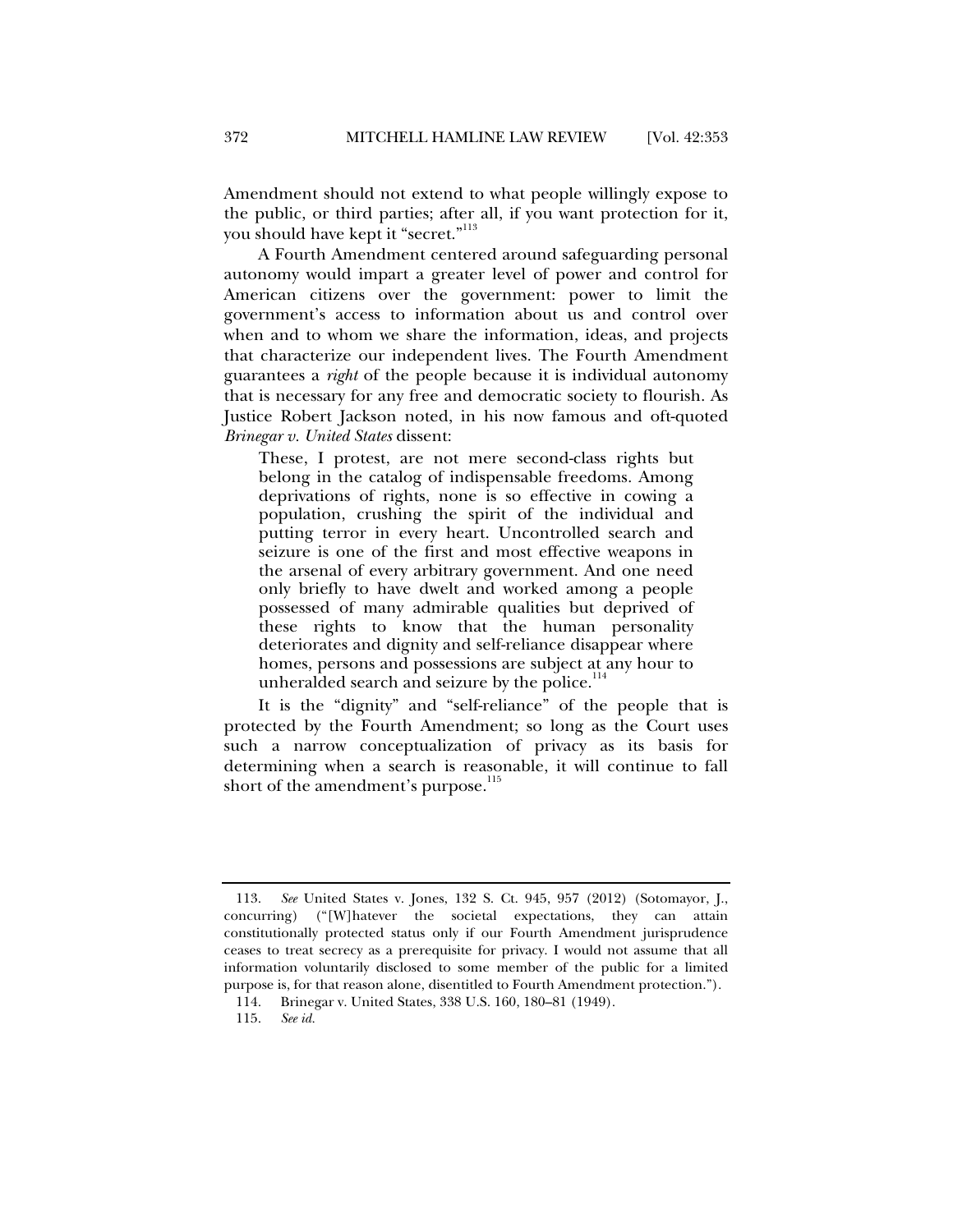#### *D. Interpreting the Minnesota Constitution*

Although warrantless searches of garbage left out on the curb have been deemed acceptable under the U.S. Constitution, individual states can interpret their own constitutions to provide greater protections than the Federal Constitution.<sup>116</sup> Historically, the Minnesota Supreme Court has favored uniformity with the Federal Constitution and will not construe the Minnesota Constitution as providing more protection than the Federal Constitution, unless there is a "principled basis" to do so.<sup>117</sup> The Minnesota Supreme Court exercises particular restraint when the text of the Minnesota Constitution and Federal Constitution are textually identical.<sup>118</sup>

"Article 1, Section 10 of the Minnesota Constitution [is] textually identical to the Fourth Amendment of the U.S. Constitution."119 The Minnesota Supreme Court has interpreted the Minnesota Constitution as awarding greater protections against unreasonable searches and seizures in certain situations.<sup>120</sup>

 118. *See* State v. Harris, 590 N.W.2d 90, 97 (Minn. 1999) ("A decision of the Supreme Court interpreting a provision of the U.S. Constitution that is identical to a provision of the Minnesota Constitution is of persuasive authority to this court.").

 <sup>116.</sup> *See* State v. McMurray, 860 N.W.2d 686, 690 (Minn. 2015).

 <sup>117.</sup> *See* Kahn v. Griffin, 701 N.W.2d 815, 828 (Minn. 2005) ("[W]e traditionally approach this task with restraint and some delicacy. Moreover, we will not, on some slight implication and vague conjecture, depart from federal precedent or the general principle that favors uniformity with the federal constitution. But, when we reach a clear and strong conviction that there is a principled basis for greater protection of the individual civil and political rights of our citizens under the Minnesota Constitution, we will not hesitate to interpret the constitution to independently safeguard those rights.").

 <sup>119.</sup> State v. Carter, 697 N.W.2d 199, 209 (Minn. 2005).

 <sup>120.</sup> *See* State v. Davis, 732 N.W.2d 173, 181 (Minn. 2007) (holding police dog sniffing in hallway outside apartment requires reasonable articulate suspicion of criminal activity); Ascher v. Comm'r of Pub. Safety, 519 N.W.2d 183, 186 (Minn. 1994) (holding that the Supreme Court allowing roadblocks to investigate driving under the influence was a radical departure from the previous rule, and that police need a reasonable articulate suspicion of wrongdoing before making investigative stops in Minnesota); *In re* Welfare of E.D.J., 502 N.W.2d 779, 781 (Minn. 1993) (rejecting the approach taken by the U.S. Supreme Court concerning when a seizure occurs because the approach was a departure from precedent and the court saw no reason to follow the departure).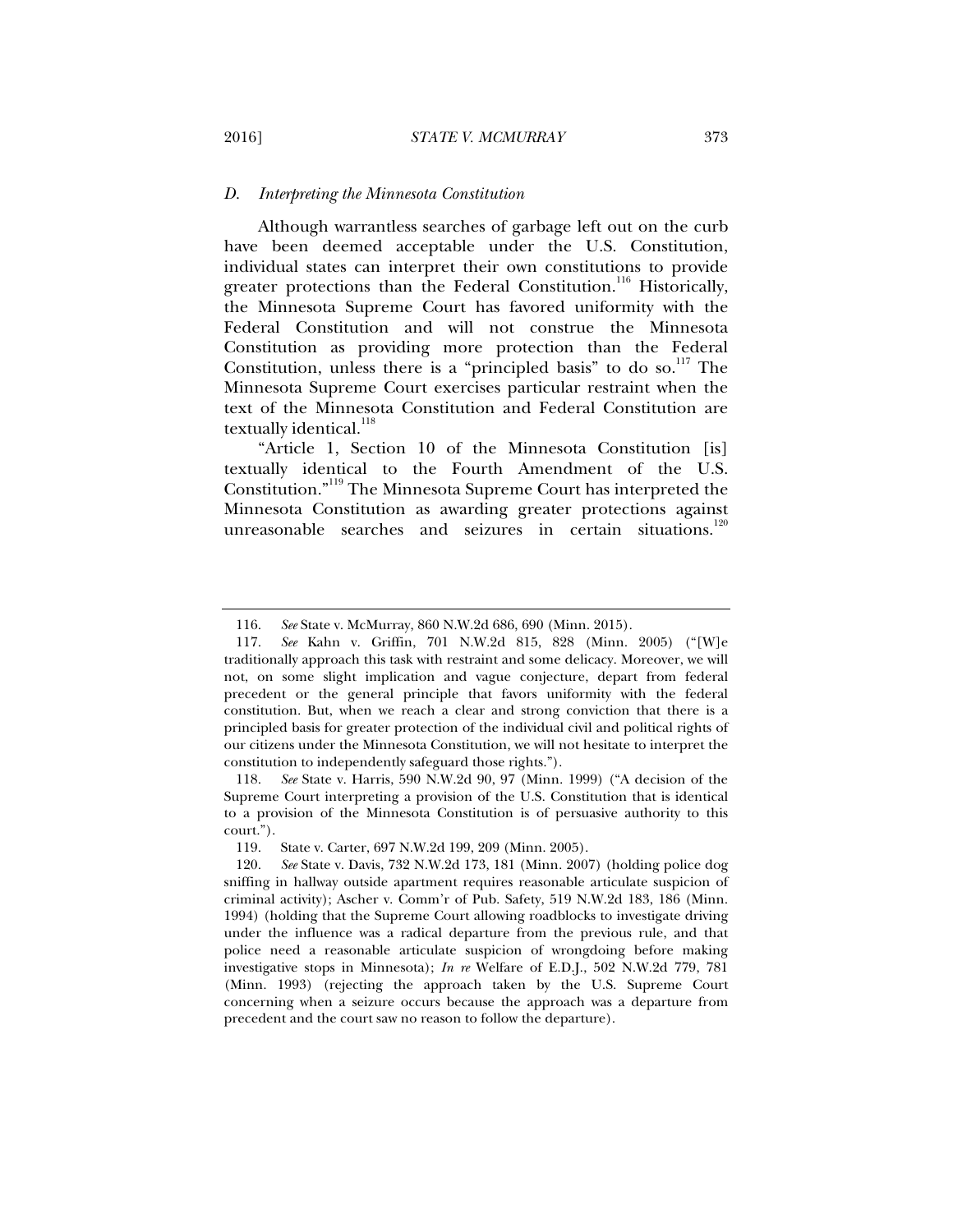However, it has also consistently held that garbage set out for collection can be searched without a warrant. $12$ 

#### III. CASE DESCRIPTION

#### *A. Facts and Procedure*

On January 25, 2012, a mandated reporter informed the Hutchinson Police Department about the possible use of controlled substances at David McMurray's house in Hutchinson, Minnesota.<sup>122</sup> McMurray's daughter saw her mother with something that was believed to be a pipe used for drugs. $123$ 

Upon finding that McMurray and his wife had previously been arrested for drug violations, Officer Erlandson contacted the commercial truck driver responsible for picking up McMurray's garbage and requested that McMurray's garbage be put aside for a police inspection.<sup>124</sup> When searched, the officer found evidence of illegal narcotics in the garbage and used this evidence as probable cause to obtain a warrant to search McMurray's house.<sup>125</sup> Police executed the warrant and found 3.3 grams of methamphetamine.<sup>126</sup>

The state charged McMurray with a third-degree controlled substance violation.<sup>127</sup> McMurray moved the district court to suppress the evidence recovered from his home, contending that the warrantless search of his garbage was unconstitutional under Article 1, Section 10, of the Minnesota Constitution.<sup>128</sup> The court denied the motion, finding that McMurray had no expectation of privacy for the garbage container he set out on the curb for pickup.129 At trial, the court found McMurray guilty as charged and sentenced him to twenty-four months in prison.<sup>130</sup>

McMurray appealed, arguing that the district court committed reversible error by denying his motion to suppress the evidence

 <sup>121.</sup> *See* State v. Dreyer, 345 N.W.2d 249, 250 (Minn. 1984); State v. Oquist, 327 N.W.2d 587, 591 (Minn. 1982).

 <sup>122.</sup> State v. McMurray, 860 N.W.2d 686, 688 (Minn. 2015).

 <sup>123.</sup> *Id.*

 <sup>124.</sup> *Id.*

 <sup>125.</sup> *Id.*

 <sup>126.</sup> *Id.*

 <sup>127.</sup> *Id.*

 <sup>128.</sup> *Id.*

<sup>129</sup>*. Id.*

 <sup>130.</sup> *Id.*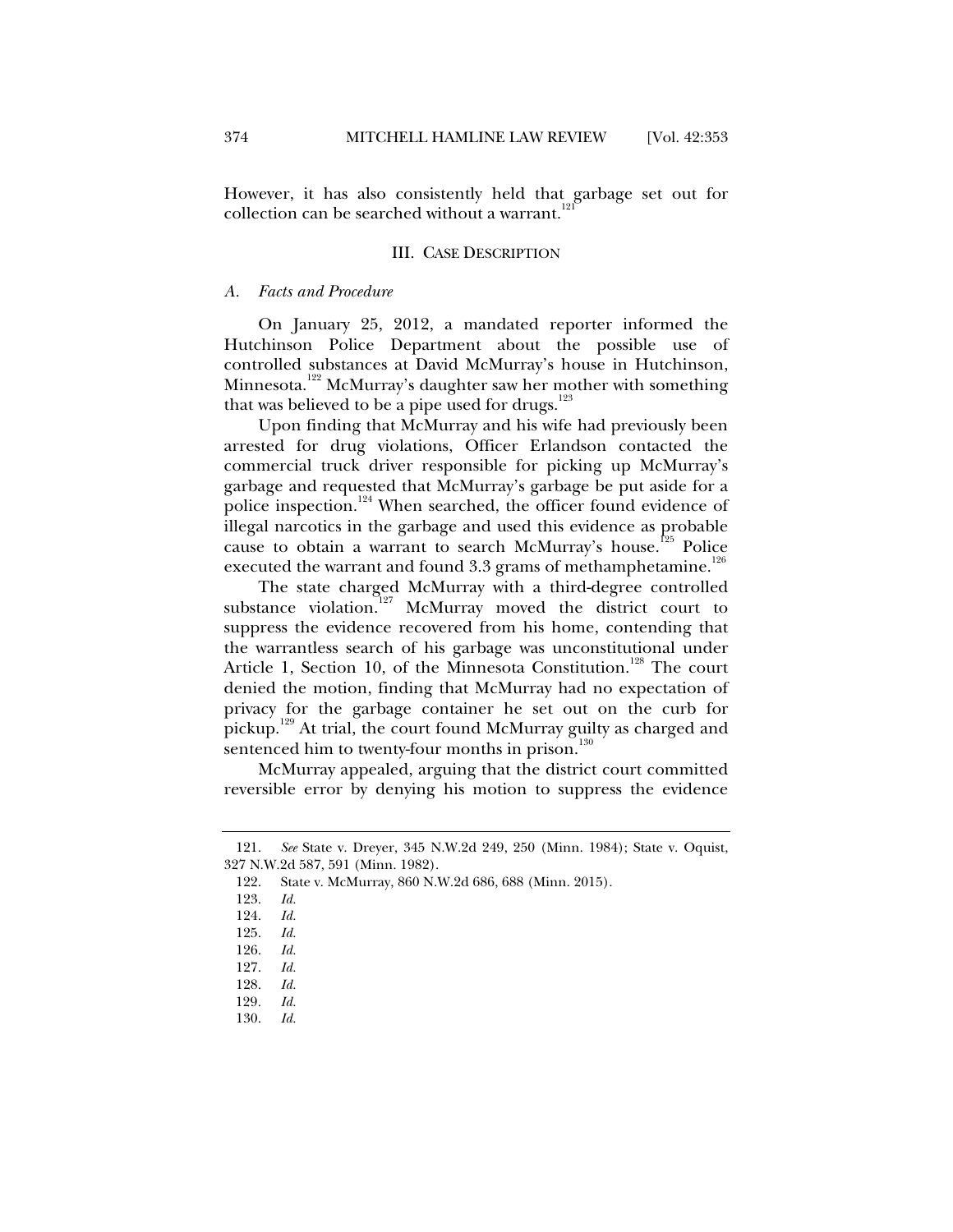recovered from his home, and the Minnesota Court of Appeals affirmed.<sup>131</sup> Finding that the expectation of privacy in a person's garbage is "eroded" when placed outside for pickup, the court of appeals adhered to the Supreme Court's holding in *California v. Greenwood*, as well as its previous decisions, which hold the Minnesota Constitution does not provide people with a reasonable expectation of privacy in their garbage left out for pickup.<sup>132</sup>

The Minnesota Supreme Court granted review to decide whether Article 1, Section 10, of the Minnesota Constitution offers greater protection than the Fourth Amendment of the United States Constitution in the context of warrantless searches of garbage set out publicly for collection.<sup>133</sup>

McMurray argued that the Minnesota Constitution provides citizens with an expectation of privacy in the contents of their garbage because historically, the state constitutional provision has protected broader expectations of privacy than the Fourth Amendment.<sup>134</sup> McMurray also argued that the significant personal items that can be found in a person's garbage indicate that Minnesotans have a reasonable expectation of privacy in the contents of their garbage left out for collection.<sup>135</sup>

The State countered that, because the Minnesota Supreme Court favors uniformity with the Supreme Court's interpretation of the Federal Constitution, it should follow the Supreme Court's decision in *California v. Greenwood*, where the Court held that there is no expectation of privacy in discarded garbage left for collection in an area accessible to the public.<sup>136</sup>

The Minnesota Supreme Court affirmed, holding that there is no principled basis to interpret Article 1, Section 10, of the Minnesota Constitution to afford greater protection against warrantless searches of garbage set out for collection than the Fourth Amendment of the U.S. Constitution.<sup>137</sup>

 <sup>131.</sup> *Id.* at 689.

 <sup>132.</sup> State v. McMurray, No. A12-2266, 2013 WL 5021206, at \*3 (Minn. Ct. App. Sept. 16, 2013).

 <sup>133.</sup> *McMurray*, 860 N.W.2d. at 689.

 <sup>134.</sup> Brief for Appellant at 6, *McMurray*, 860 N.W.2d 686 (No. A12-2266).

 <sup>135.</sup> *Id.* at 8.

 <sup>136.</sup> Brief for Respondent at 4, *McMurray*, 860 N.W.2d 686 (No. A12-2266) (citing California v. Greenwood, 486 U.S. 35, 41 (1988)).

 <sup>137.</sup> *See McMurray*, 860 N.W.2d at 694.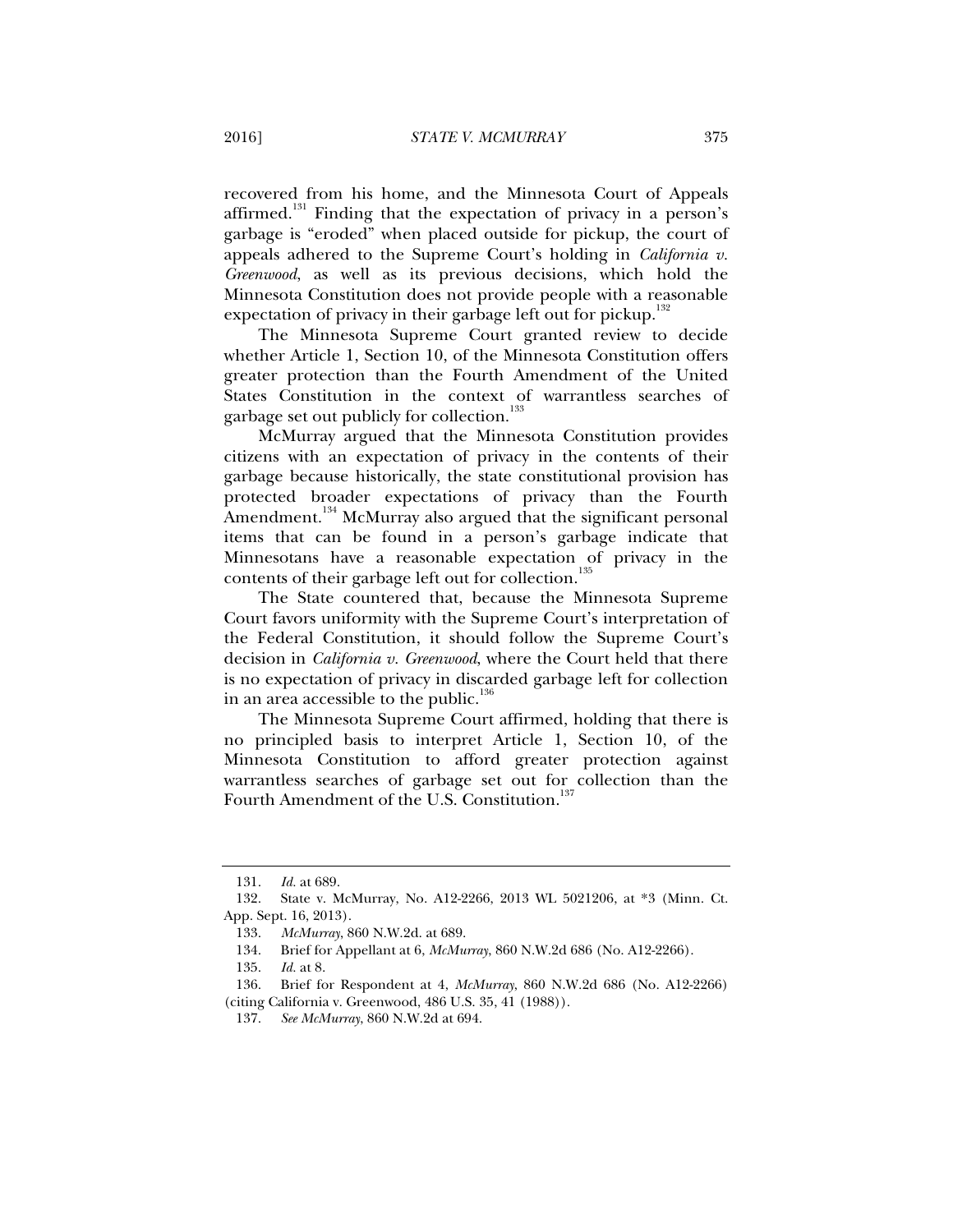#### *B. The Rationale of the Minnesota Supreme Court Decision and Dissent*

The majority first asserted that the Minnesota Supreme Court will not construe the Minnesota Constitution to afford greater rights than the U.S. Constitution, unless there is a "principled basis to do so."138 When the text of the Minnesota Constitution is "materially identical" to the Federal Constitution, the court will only construe the state constitution to provide greater protection if one of three conditions exist.<sup>139</sup> Because Article 1, Section 10, is materially identical to the Fourth Amendment, the majority went through those conditions to analyze whether there was a principled basis to find greater rights in the state constitution.<sup>140</sup>

First, the majority found that the Supreme Court's decision in *Greenwood* was not a radical departure from its Fourth Amendment precedent.<sup>141</sup> It was in line with the principles first articulated in *Katz*. 142 The majority accepted *Greenwood*'s reasoning that because anyone can rummage through garbage on the curb, there is no reasonable expectation of privacy in such garbage.<sup>143</sup>

Second, the majority found that *Greenwood* did not retrench on the Bill of Rights issue of protection against warrantless searches because it was consistent with the decisions of most of the state courts.<sup>144</sup>

Third, the majority found that the *Greenwood* holding did not fail to adequately protect basic rights or liberties of Minnesotans because Minnesota does not have a long tradition of protecting garbage set out for collection from a warrantless search.<sup>145</sup> Instead, the Minnesota Supreme Court has repeatedly held that garbage set out for collection is not protected by the Fourth Amendment and may be searched without a warrant.<sup>146</sup>

Writing the dissenting opinion, Justice Lillehaug asserted that Minnesotans do have an expectation of privacy when they put their

 <sup>138.</sup> *Id.* at 690 (citing State v. Harris, 560 N.W.2d 90, 97–98 (Minn. 1999)).

 <sup>139.</sup> *Id.* (citing Kahn v. Griffin, 701 N.W.2d 815, 828 (Minn. 2005)).

 <sup>140.</sup> *See id.* at 691–93.

 <sup>141.</sup> *See id.*

 <sup>142.</sup> *Id.* (citing Katz v. United States, 389 U.S. 347, 360 (1967)).

 <sup>143.</sup> *Id.* (citing California v. Greenwood, 486 U.S. 35, 40 (1988)).

 <sup>144.</sup> *Id.*

 <sup>145.</sup> *Id.* at 692.

 <sup>146.</sup> *See id.* (citing State v. Dreyer, 345 N.W.2d 249, 250 (Minn. 1984); State v. Oquist, 327 N.W.2d 587, 591 (Minn. 1982)).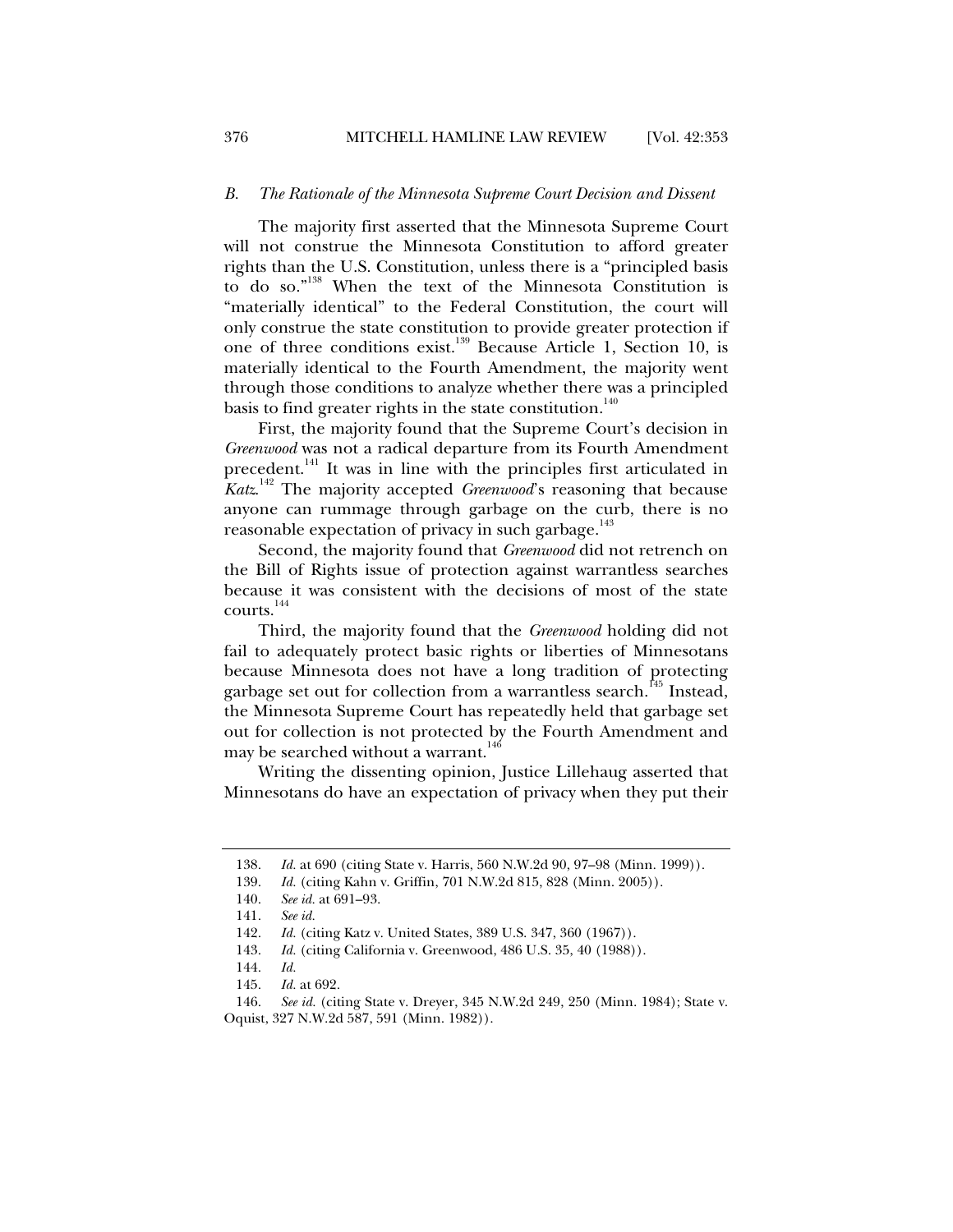household waste in containers out on the curb for collection.<sup>147</sup> Justice Lillehaug argued that the *Greenwood* decision did not adequately protect the rights and liberties of citizens of  $M$ innesota.<sup>148</sup> Household waste contains an enormous amount of personal information that—thanks to the digital era—contains even more personal information than it used to. $149$  The dissent warned that allowing police to search these containers without a warrant, or even a reasonable articulable suspicion, gives the government a green light to broaden and deepen its efforts to acquire our most intimate information.<sup>150</sup>

#### IV. ANALYSIS

In his dissent, Justice Lillehaug asserted that of the three conditions allowing for the Minnesota Supreme Court to depart from U.S. Supreme Court precedent, this case implicates the third—whether the U.S. Supreme Court holding (here, in *California v. Greenwood*) adequately protects the rights and liberties of Minnesotans.<sup>151</sup> This argument is persuasive but incomplete. This note will argue that the first condition is implicated here as well—whether the U.S. Supreme Court made a sharp or radical departure from its precedent in deciding *Greenwood.*152 The fact that two out of three possible factors are raised by this issue, demonstrates an even stronger principled basis for the Minnesota Supreme Court to deviate from federal precedent, and by failing to do so, the Minnesota Supreme Court failed in its duty as "the first line of defense for individual liberties within the federalist system."<sup>153</sup>

This section argues that *California v. Greenwood* was a radical departure from precedent, warranting the Minnesota Supreme Court to deviate from the Supreme Court's *Greenwood* holding.<sup>154</sup> It will discuss *McMurray*'s implications for privacy in light of twentyfirst century technological and public policy changes.155 Finally, it

 <sup>147.</sup> *See McMurray*, 860 N.W.2d at 695 (Lillehaug, J., dissenting).

 <sup>148.</sup> *See id.* at 697.

 <sup>149.</sup> *Id.* 

 <sup>150.</sup> *Id.* at 702.

 <sup>151.</sup> *See id.* at 697.

 <sup>152.</sup> *See id.* at 691 (majority opinion); *see infra* Part IV. A.

 <sup>153.</sup> State v. Fuller, 374 N.W.2d 722, 726 (Minn. 1985).

 <sup>154.</sup> *See infra* Part IV.A.

 <sup>155.</sup> *See infra* Part IV.B.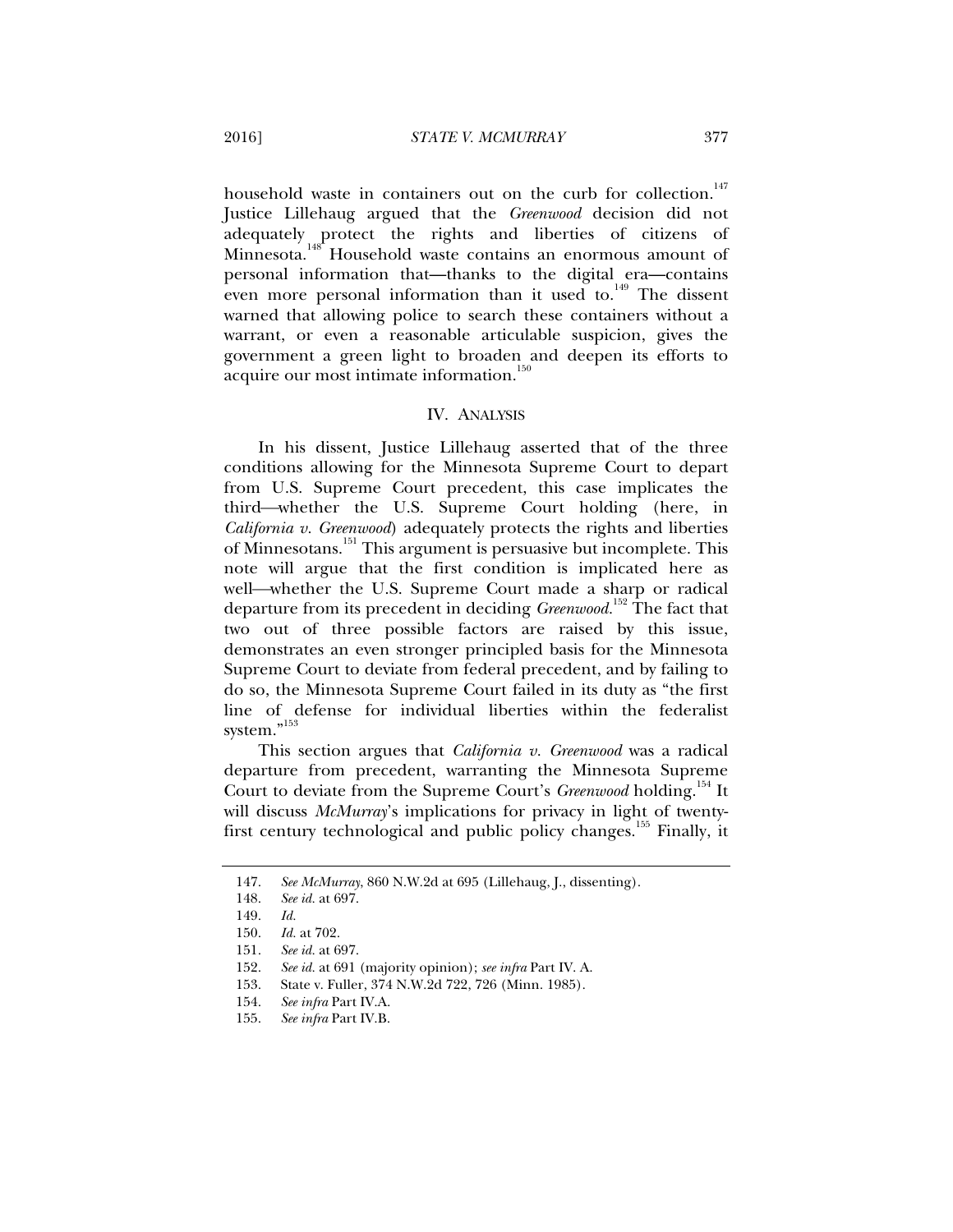will propose that a better holding would have been to require a reasonable suspicion of wrongdoing for police to search garbage.<sup>1</sup>

#### *A. The* Greenwood *Decision and Departing from Precedent*

The majority in *State v. McMurray* quickly accepted the reasoning of *California v. Greenwood*, foregoing an in-depth analysis of the previous search and seizure precedent.<sup>157</sup> However, upon a closer analysis, *Greenwood* was a departure from precedent, indicating a principled basis for interpreting the Minnesota Constitution differently than the Fourth Amendment.<sup>158</sup> The majority erred by dismissing this factor and deciding *McMurray* based on the reasoning of *California v. Greenwood*. 159

The majority asserted that *Greenwood* was in-line with the principles established by *Katz*: (1) that a person can invoke the protections of the Fourth Amendment if she has a reasonable expectation of privacy in the area or items searched; and (2) what a person knowingly exposes to the public is not subject to Fourth Amendment protection.<sup>160</sup> The majority fell back on the reasoning that because all sorts of people and animals can rummage through garbage once it is set out on the curb, society does not reasonably expect the contents of garbage to remain private.<sup>161</sup> The majority failed to further analyze the reasoning behind the *Greenwood*  holding. $162$ 

However, just as the U.S. Supreme Court has conveniently managed to do repeatedly, the majority in *McMurray* ignored the other essential principle established in *Katz v. United States*. 163 It is true that what a person knowingly exposes to the public is not a subject of Fourth Amendment protection, "[b]ut what he seeks to

 <sup>156.</sup> *See infra* Part IV.C.

 <sup>157.</sup> *See McMurray*, 860 N.W.2d at 691.

 <sup>158.</sup> *Compare* California v. Greenwood, 486 U.S. 35, 40 (1988) (holding that by the defendant exposing his garbage to the public, he relinquished his rights to Fourth Amendment protection), *with* Katz v. United States, 389 U.S. 347, 351 (1967) (maintaining that what a person exposes to the public is not protected by the Fourth Amendment, "[b]ut what he seeks to preserve as private, even in an area accessible to the public, may be constitutionally protected.").

 <sup>159.</sup> *See McMurray*, 860 N.W.2d at 697–98 (Lillehaug, J., dissenting).

 <sup>160.</sup> *Id.* at 691 (majority opinion).

 <sup>161.</sup> *Id.* 

 <sup>162.</sup> *See id.*

 <sup>163.</sup> *See id.*; *see also Katz*, 389 U.S. at 351.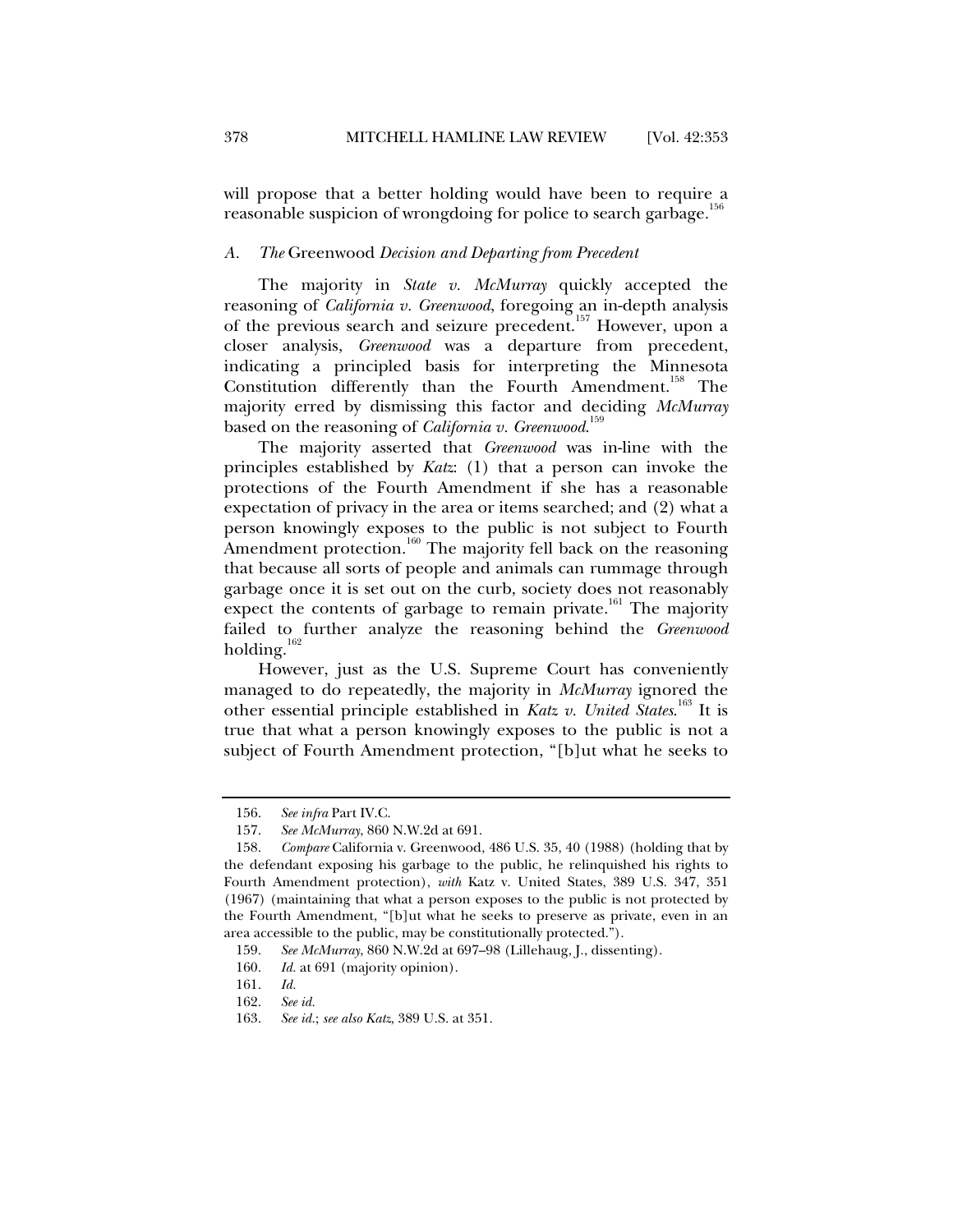preserve as private, even in an area accessible to the public, may be  $\overline{\text{constitution}}$  protected."<sup>164</sup> Of course people expose their garbage to the public to conform with basic sanitation norms and ordinances, but most people also put their household waste in opaque bags, and then put those bags in containers with closed lids.<sup>165</sup> These efforts demonstrate that people, knowing the vast amounts of personal information contained in garbage, actually do seek to preserve the privacy of their garbage.<sup>166</sup>

The Supreme Court of Vermont came to this same conclusion in *State v. Morris*, 167 where it refused to follow the *Greenwood* precedent and held that there is a privacy expectation in garbage left out for collection.<sup>168</sup> The court reasoned that the possibility of animals or humans scavenging through garbage does not negate the expectation of privacy in such garbage "any more than the possibility of a burglary or break-ins negates an expectation of privacy in one's home . . . . "<sup>169</sup> The California, Hawaii, New Jersey, and Washington state supreme courts have also refused to accept *Greenwood*'s reasoning, finding warrantless searches of garbage unconstitutional.<sup>170</sup>

In doing so, these courts have recognized what the Minnesota Supreme Court has refused to: that since *Katz*, the Supreme Court has applied an unnecessarily formalistic approach privacy—which is neither in line with the spirit of *Katz*, nor with the spirit of the Fourth Amendment—where people forfeit their rights to be protected from government intrusion simply because they "choose" to expose themselves or their property to others.<sup>171</sup> As our

 <sup>164.</sup> *Katz*, 389 U.S. at 351.

 <sup>165.</sup> *See McMurray*, 860 N.W.2d at 699 (Lillehaug, J., dissenting) ("Not only is household waste different than it was when *Greenwood* was decided, so are the bags and special containers into which the waste is placed for pickup or recycling. Like the City of Hutchinson, many municipalities now require closed, vermin-proof containers.").

 <sup>166.</sup> *See id.* at 697.

 <sup>167. 680</sup> A.2d 90 (Vt. 1996).

 <sup>168.</sup> *See id.* at 93.

<sup>169</sup>*. Id.* at 99.

 <sup>170.</sup> *See* People v. Krivda, 486 P.2d 1262, 1264 (Cal. 1971); State v. Tanaka, 701 P.2d 1274, 1276 (Haw. 1985); State v. Hempele, 576 A.2d 793, 803 (N.J. 1990); State v. Boland, 800 P.2d 1112, 1117 (Wash. 1990).

 <sup>171.</sup> *See* California v. Ciraolo, 476 U.S. 207, 216 (1986) (Powell, J., dissenting) ("[T]he Court today . . . departs significantly from the standard developed in *Katz* for deciding when a Fourth Amendment violation has occurred . . . ."); Schmerber v. California, 384 U.S. 757, 767 (1966) ("The overriding function of the Fourth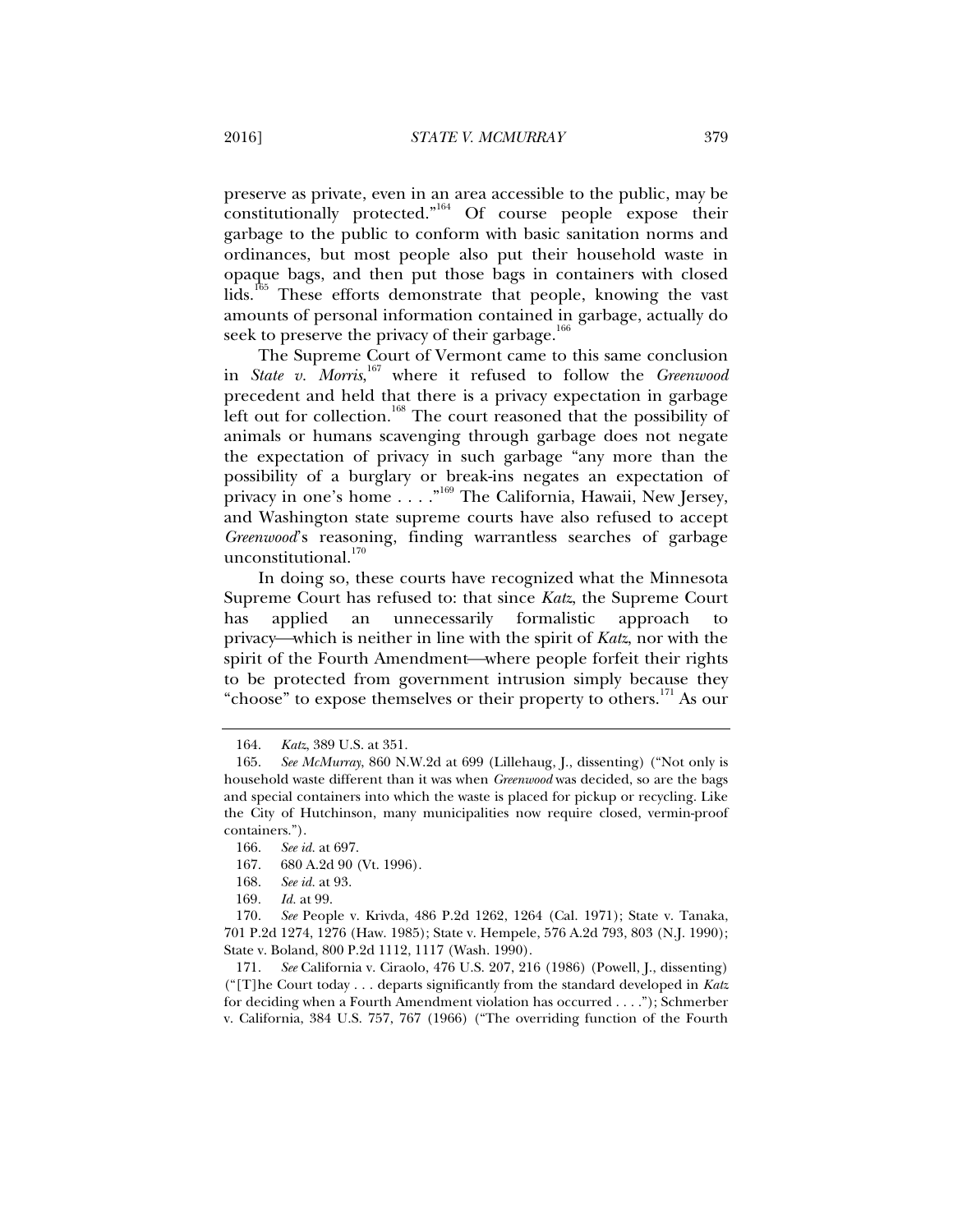world grows smaller, with technology facilitating an unprecedented ease of communication, this third-party doctrine will prove to be increasingly irrelevant and unsustainable. Even in the smallest towns across America, people typically have no choice but to communicate and interact with third-party intermediaries, which then leaves aspects of their private lives unprotected by the Fourth Amendment.<sup>1</sup>

*California v. Greenwood*'s departure from the principles embodied in *Katz* should have induced the court in *State v. McMurray* to deviate from Supreme Court precedent.<sup>173</sup> Instead, the Minnesota Supreme Court accepted an unpersuasive decision that succumbed to the pressure of enhancing law enforcement capabilities over protecting the right of the people to live free from unreasonable government interference. $174$ 

Amendment is to protect personal privacy and dignity against unwarranted intrusion by the State."); *see also* State v. Morris, 680 A.2d 90, 116 (Vt. 1996) ("[U]nconstrained government inspection of people's trash is not consistent with a free and open society.").

 <sup>172.</sup> *See* SCHULHOFER, *supra* note 80, at 130 ("Only a hermit can lay claim to complete secrecy. For anyone who wishes to inhabit the world, daily life inevitably involves personal associations and the information we exchange within them . . . . To insist that information is private only when it remains completely secret is preposterous.").

 <sup>173.</sup> *See* State v. McMurray, 860 N.W.2d 686, 690 (Minn. 2015).

 <sup>174.</sup> *See* California v. Greenwood, 486 U.S. 35, 55 (1988) (Brennan, J., dissenting) ("In holding that the warrantless search of Greenwood's trash was consistent with the Fourth Amendment, the Court paints a grim picture of our society. It depicts a society in which local authorities may command their citizens to dispose of their personal effects in the manner least protective of the 'sanctity of [the] home and the privacies of life,' and then monitor them arbitrarily and without judicial oversight . . . ." (quoting Boyd v. United States, 116 U.S. 616, 630 (1886)); *see also* Skinner v. Ry. Labor Execs.' Ass'n, 489 U.S. 602, 635 (1989) (Marshall, J., dissenting) ("Precisely because the need for action against the drug scourge is manifest, the need for vigilance against unconstitutional excess is great. History teaches that grave threats to liberty often come in times of urgency, when constitutional rights seem too extravagant to endure. The World War II relocationcamp cases . . . and the Red scare and McCarthy–era internal subversion cases . . . are only the most extreme reminders that when we allow fundamental freedoms to be sacrificed in the name of real or perceived exigency, we invariably come to regret it.").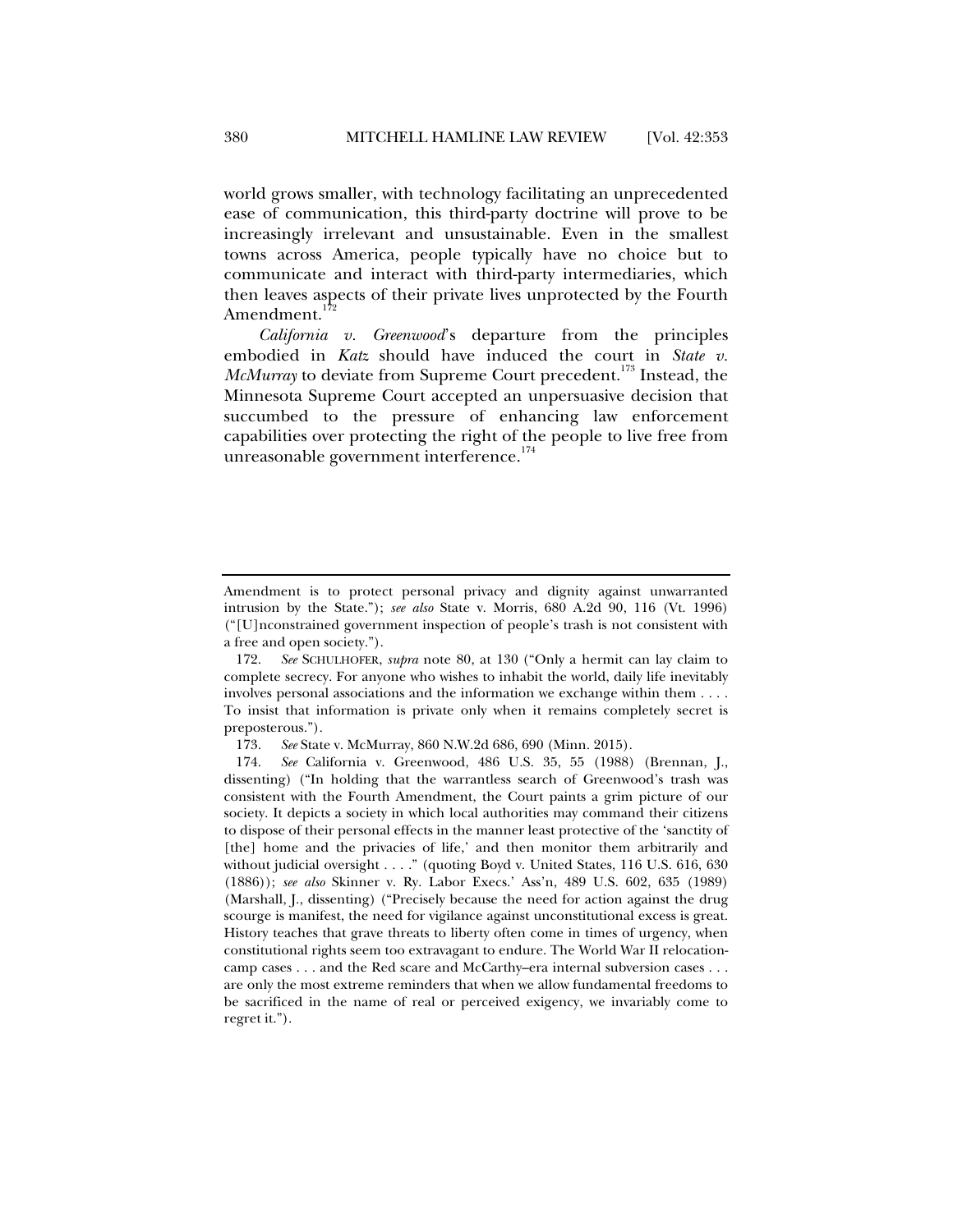#### *B.* McMurray*'s Implications for Privacy and Policy*

#### *1. Technological Implications for Privacy*

As Justice Lillehaug states in his *McMurray* dissent, since the *Greenwood* decision, the nature of household waste has changed: "this is not your grandfather's garbage."175 The *State v. McMurray* holding presents significant public policy concerns; one of them being the effects new technology will have for disposing of, and searching through, people's garbage. This concern has two components: (1) there is increased probability of people disposing of technological devices that contain vast amounts of personal information, and (2) law enforcement has greater access to technology that allows increasingly thorough forensic analysis.<sup>176</sup>

Although most people are encouraged by their local governments to dispose of electronic devices like TV's and computers at specified recycling sites, small digital devices like flash-drives or computer disks often find themselves in the trash. Even if a privacy-aware homeowner takes care not to throw away any digital devices, electronic sensors and data-collectors are now present in a wide variety of consumer products that someone might not even be aware of the need to recycle or data-destroy.<sup>177</sup> For example, sales of personal fitness monitoring devices, such as Fitbit™ and the Nike+FuelBand™, have exploded over the past two years and track personal information such as the number of steps its user has taken, the amount of calories its user has burned, and the distance its user has travelled.<sup>178</sup> The average person is likely savvy enough to know not to throw away a computer, tablet, or smartphone, understanding the personal information contained on the hard drive, but in this new "internet of things," many people might not realize how much information seemingly simple products can collect about their owners, or how to properly dispose of such products. Local governments typically post information on how to recycle electronics, but it is an individual's responsibility to

 <sup>175.</sup> *McMurray*, 860 N.W.2d at 697 (Lillehaug, J., dissenting).

 <sup>176.</sup> *See id.*

 <sup>177.</sup> *See generally* Scott R. Peppet, *Regulating the Internet of Things: First Steps Toward Managing Discrimination, Privacy, Security, and Consent*, 93 TEX. L. REV. 85, 87–92 (2014) (explaining the proliferation of data-collecting consumer devices and the implications for privacy).

 <sup>178.</sup> *See id.* at 101.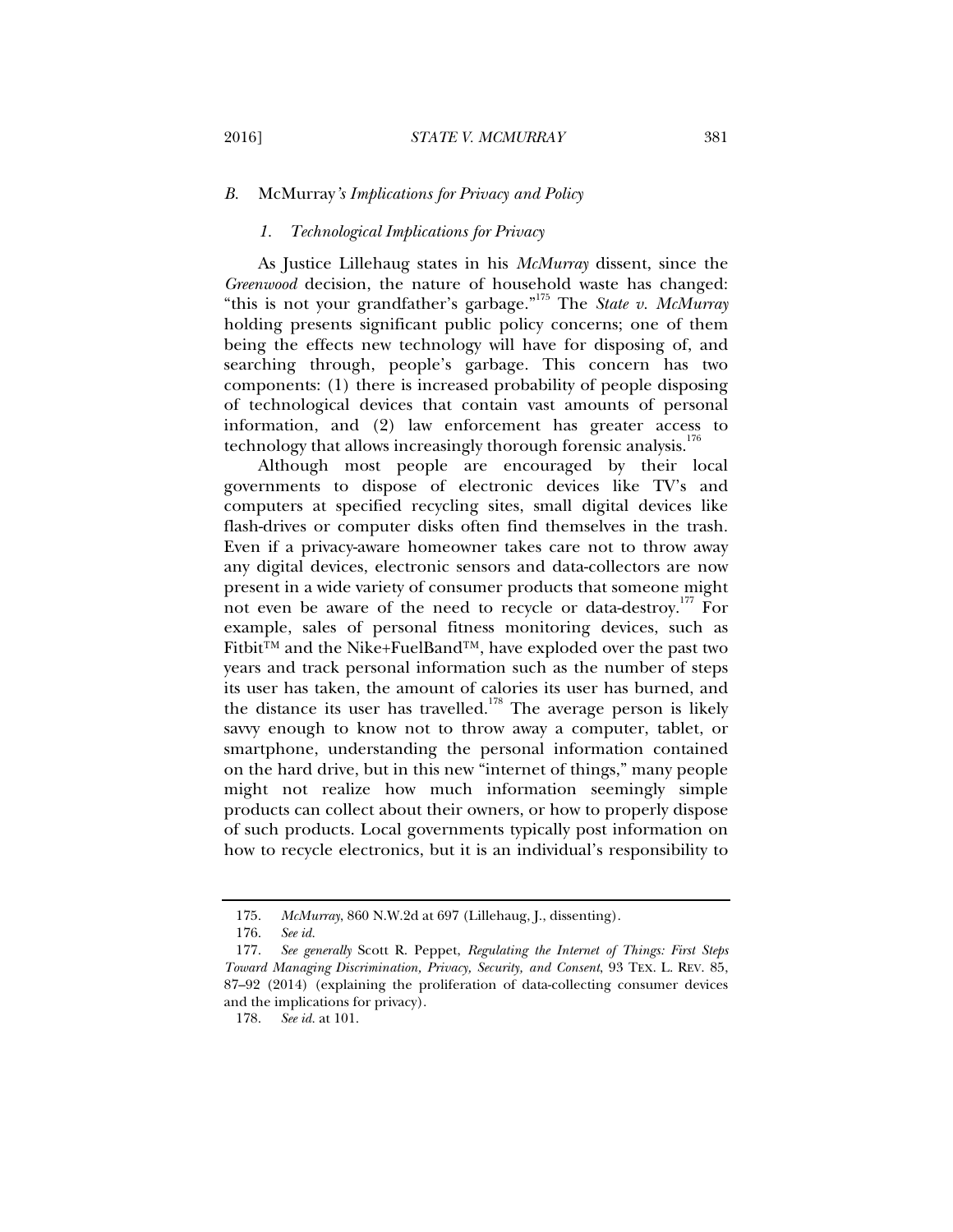wipe data from such items.<sup>179</sup> Moreover, not having fully caught up with the growth of data collecting products, community recycling guides generally do not inform community members of the need to wipe data from products such as fitness monitoring bands or biotracking clothing.180 In deciding that Minnesotans have no reasonable expectation of privacy in garbage left on the curb, the Minnesota Supreme Court is opening the door for not only police but also third-parties to collect personal data from these types of products that unsuspecting Minnesotans might throw away.

In addition to people owning, and consequently disposing of, a wider range of devices holding personal data, in the years since *Greenwood*, significant technological advances have been made in law enforcement's ability to test and analyze biological waste. The people who are cognizant of the personal data contained on their various devices know not to throw any of them away without at least wiping their data. Those same people are still producing biological waste in the course of their everyday lives, which invariably ends up in the trash. If one thing has not changed since *Greenwood*, it is that "almost every human activity ultimately manifests itself in waste products."181 And as Justice Lillehaug notes, "[i]nvestigative tools are much more sophisticated and their probing capacity now extends well beyond the curtilage. For example, law enforcement now has the ability to test—easily and economically—the DNA that can be gleaned from all manner of waste."<sup>182</sup> Although there are limitations imposed by Congress and state legislatures for collecting DNA and DNA databanking, "[i]n general, Congress has taken a supportive attitude toward DNA databanking and incentivized the development, expansion, and integration of DNA databases."<sup>183</sup> Allowing police to examine people's garbage without a warrant comes with the dangerous possibility that DNA may be collected

 <sup>179.</sup> *See Data Privacy Information*, RAMSEY CTY., https://ramseyatoz.co.ramsey .mn.us/Pages/ItemDetails.aspx?ItemID=159&ItemTitle=Data%20Privacy %20Information (last updated Aug. 30, 2013).

 <sup>180.</sup> *See What Is Electronic Waste or E-Waste*, RAMSEY CTY., https://ramseyatoz.co .ramsey.mn.us/Pages/Electronics.aspx?Category=Electronics&CategoryID=2 (last visited Feb. 4, 2016).

 <sup>181.</sup> Smith v. State, 510 P.2d 793, 798 (Alaska 1973) (holding warrantless searches of garbage constitutional).

 <sup>182.</sup> State v. McMurray, 860 N.W.2d 686, 698 (Minn. 2015) (Lillehaug, J., dissenting).

 <sup>183.</sup> EMILY C. BARBOUR, THE FOURTH AMENDMENT: IMPLICATIONS OF TECHNOLOGICAL SHIFTS AND SELECTED TRENDS 80 (Lucille E. Huff ed., 2014).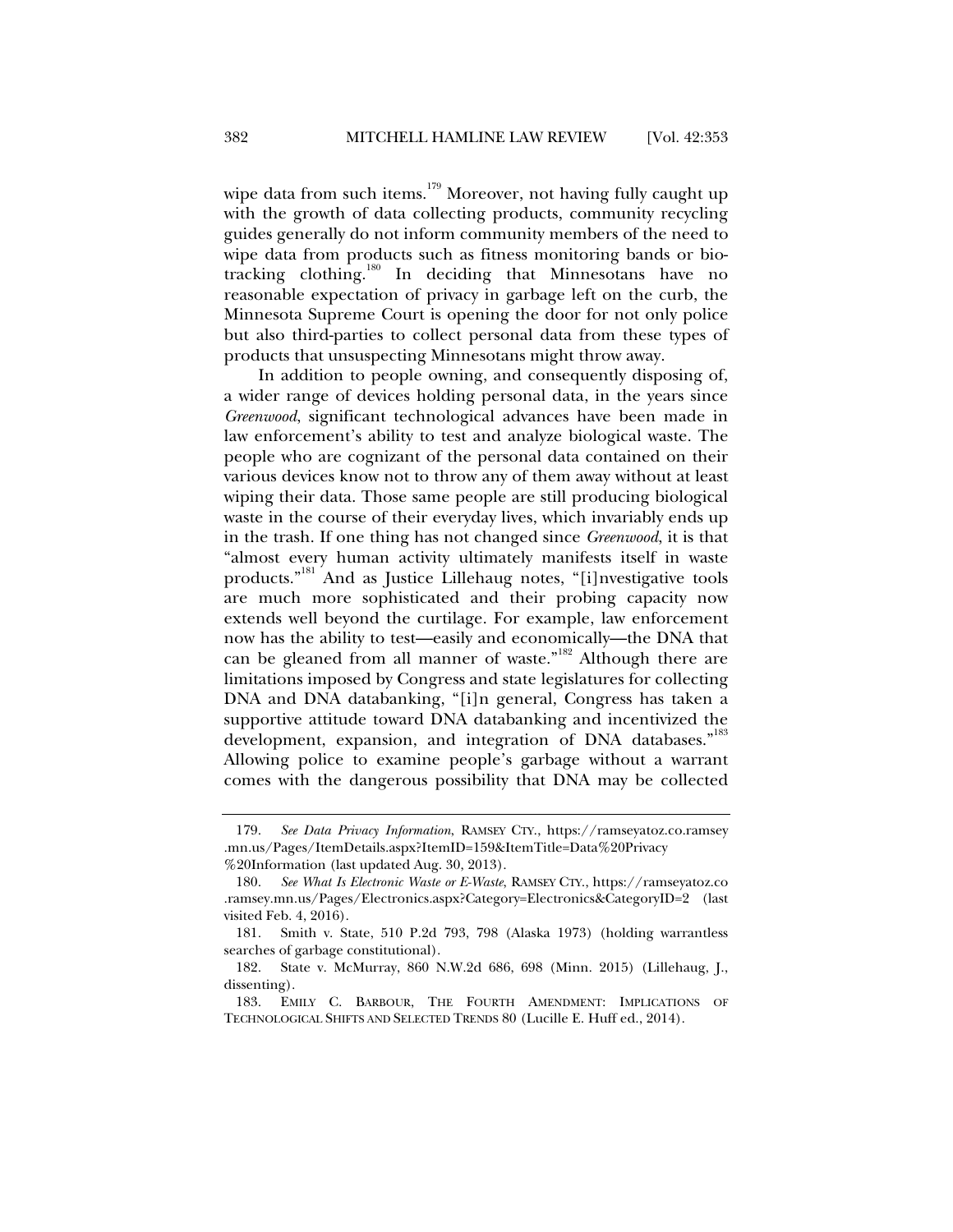and stored, constituting a truly astonishing level of governmental interference with the personal autonomy of private citizens that is altogether unheard of.

#### *2. Public Policy Implications*

Technological innovations since *California v. Greenwood* have increased the depth of information that can be found in, and extracted from, one's garbage. However, societal changes have occurred in the United States as well; the year 2015 has witnessed re-invigorated conversations about issues such as racism, crime, and imprisonment in the United States—issues which, as it has become increasingly apparent, have yet to be resolved.<sup>184</sup> It has become increasingly obvious, particularly as we have observed the long-term effects of the "war on drugs," that some of our previous approaches to crime and law enforcement have not lived up to expectations. Consequently, there are serious policy implications to consider when accepting the reasoning of a case decided in 1988.

The holding in *Greenwood* was published at the height of America's war on drugs, when drug abuse was deemed "public enemy number one," and prosecuting individuals involved in the drug trade was pursued at almost any cost.<sup>185</sup> As a result, arresting drug users and dealers became the motive behind most of the warrantless searches of garbage executed by police across the United States and had a significant impact on American search and seizure jurisprudence.<sup>186</sup> Lower courts in the eighties and nineties

 <sup>184.</sup> *See generally* Ben Collins, *The War on Drugs Is Over (If You Want It)*, DAILY BEAST (May 8, 2015, 5:08 AM), http://www.thedailybeast.com/articles/2015/05/08 /the-war-on-drugs-is-over-if-you-want-it.html; Lindsey Cook, *No, Justice is Not Colorblind*, U.S. NEWS (Dec. 11, 2014, 10:15 AM), http://www.usnews.com/news /blogs/data-mine/2014/12/11/no-justice-is-not-colorblind; Steven W. Hawkins, *The Conversation on U.S. Prisons We Should Be Having*, HUFFINGTON POST (July 18, 2015, 11:59 AM), http://www.huffingtonpost.com/steven-w-hawkins /criminalinjustice-the-co\_b\_7824086.html.

 <sup>185.</sup> *See* Claire Suddath, *The War on Drugs*, TIME (Mar. 25, 2009), http://content.time.com/time/world/article/0,8599,1887488,00.html; *see also* Charles Patrick Garcia, Note, *The Knock and Announce Rule: A New Approach to the Destruction-of-Evidence Exception*, 93 COLUM. L. REV. 685, 712 (1993) ("When the civil rights of citizens suspected of drug dealing are involved, society has a strong tendency to abandon cherished liberties enumerated in the Bill of Rights in its effort to win the 'War on Drugs.'").

 <sup>186.</sup> *See* Paul Finkelman, *The Second Casualty of War: Civil Liberties and the War on Drugs*, 66 S. CAL. L. REV. 1389, 1410 (1993) ("[T]he war on drugs has led to new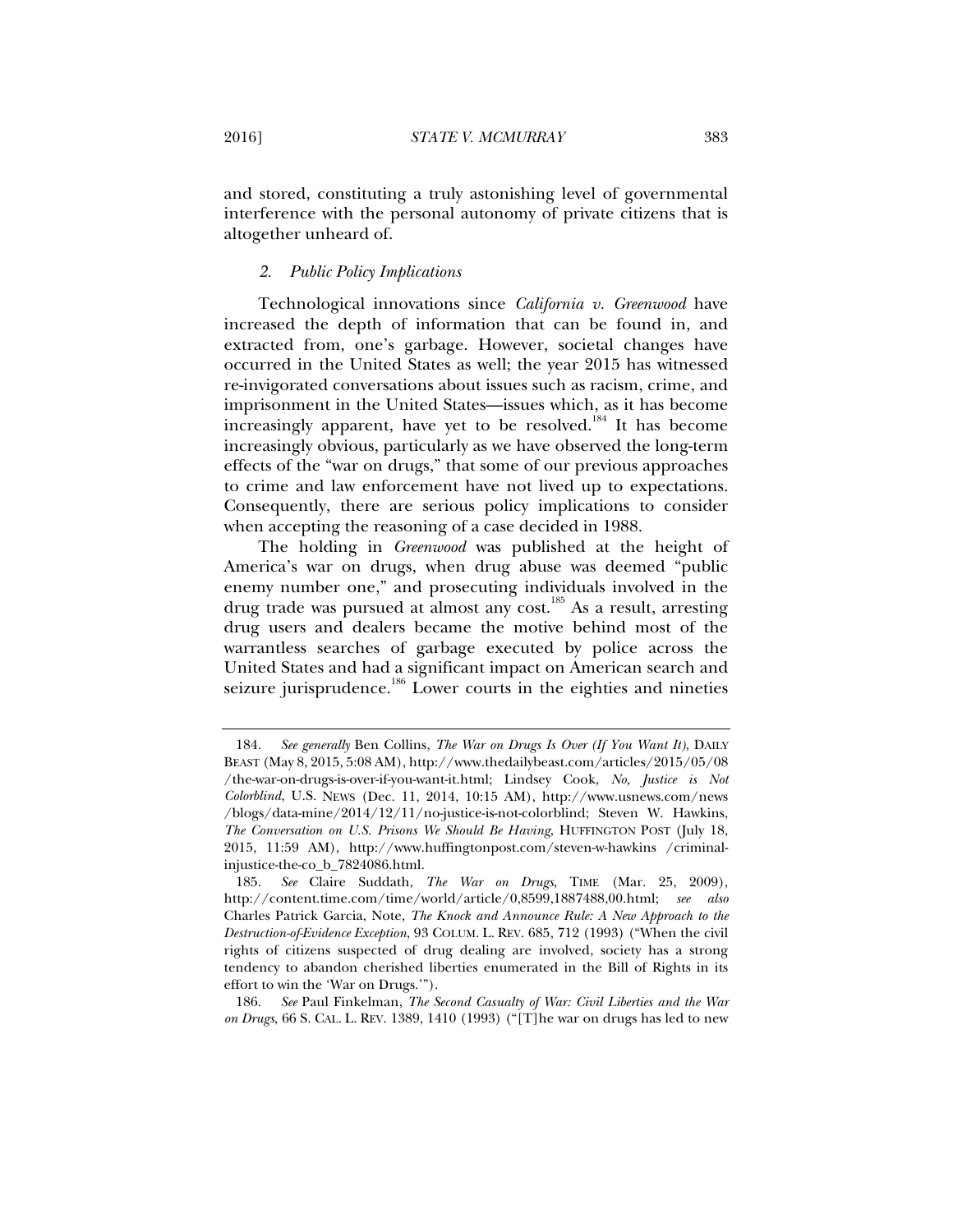made frequent, and often scathing, references to the war on drugs, which the Supreme Court usually failed to reciprocate.<sup>187</sup> As John Wesley Hall Jr. astutely noted, "the politics of the 'war on drugs' has stretched the Fourth Amendment to its limits."<sup>188</sup> This is more than slightly reminiscent of the early twentieth century holdings from *Olmstead* and *Hester*, where prohibition created a justification for enlarging the police power in the name of stamping out alcohol abuse, and the Fourth Amendment suffered its first blow.<sup>189</sup>

However, it is now 2015, and public policy has largely shifted away from the war on drugs, with more people questioning its effectiveness than ever before.<sup>190</sup> Numerous critics now frequently point to the United States' overflowing prison population—the result of harsh and indefensible criminal penalties for drug offenses—as one of the most unfortunate and unintended consequences of the war on drugs, although the criticisms range much further than that.<sup>191</sup> Allowing police to search through

188. HALL, *supra* note 13, at 33–34.

interpretations of the Fourth Amendment and the rules for search and seizure. Zealous law enforcement officials are inclined to stretch the limits of the Constitution in their desire to win the war they are fighting.").

 <sup>187.</sup> *Compare* United States v. Lewis, 728 F. Supp. 784, 789 (D.D.C. 1990) ("In this 'anything goes' war on drugs, random knocks on the doors of our citizens' homes seeking 'consent' to search for drugs cannot be far away. This is not America."), *with* Florida v. Bostick, 501 U.S. 429, 440–44 (1991) (Marshall, J., dissenting) ("Our Nation, we are told, is engaged in a 'war on drugs.' No one disputes that it is the job of law-enforcement officials to devise effective weapons for fighting this war. But the effectiveness of a law-enforcement technique is not proof of its constitutionality. . . . The majority suggests that this latest tactic in the drug war is perfectly compatible with the Constitution. I disagree.").

 <sup>189.</sup> Sundby, *supra* note 64, at 1755 ("In 1928, at a time when the courts were facing a wave of Prohibition Act cases not unlike the current flood of cases resulting from the war on drugs, the Court confronted a situation where federal prohibition officers had placed wiretaps on the phones of a suspected bootlegging ring without any pretense of obtaining a warrant. Adhering to a very literal reading of the Fourth Amendment, the Court in *Olmstead v. United States* held that the Amendment's protections did not apply because the placing of the wiretaps had not required the officers to physically trespass upon the defendants' premises.").

 <sup>190.</sup> *See* Maia Szalavitz, *Viewpoint: How Marijuana Decision Could Signal Turning Point in the U.S. War on Drugs*, TIME (Aug. 29, 2013), http://healthland.time.com /2013/08/29/viewpoint-how-marijuana-decision-could-signal-turning-point-in-the -u-s-war-on-drugs (tracing how the recent voter referendums in Colorado and Washington indicate a turning point in the war on drugs).

 <sup>191.</sup> *See generally* Mathew A. Christiansen, *A Great Schism: Social Norms and*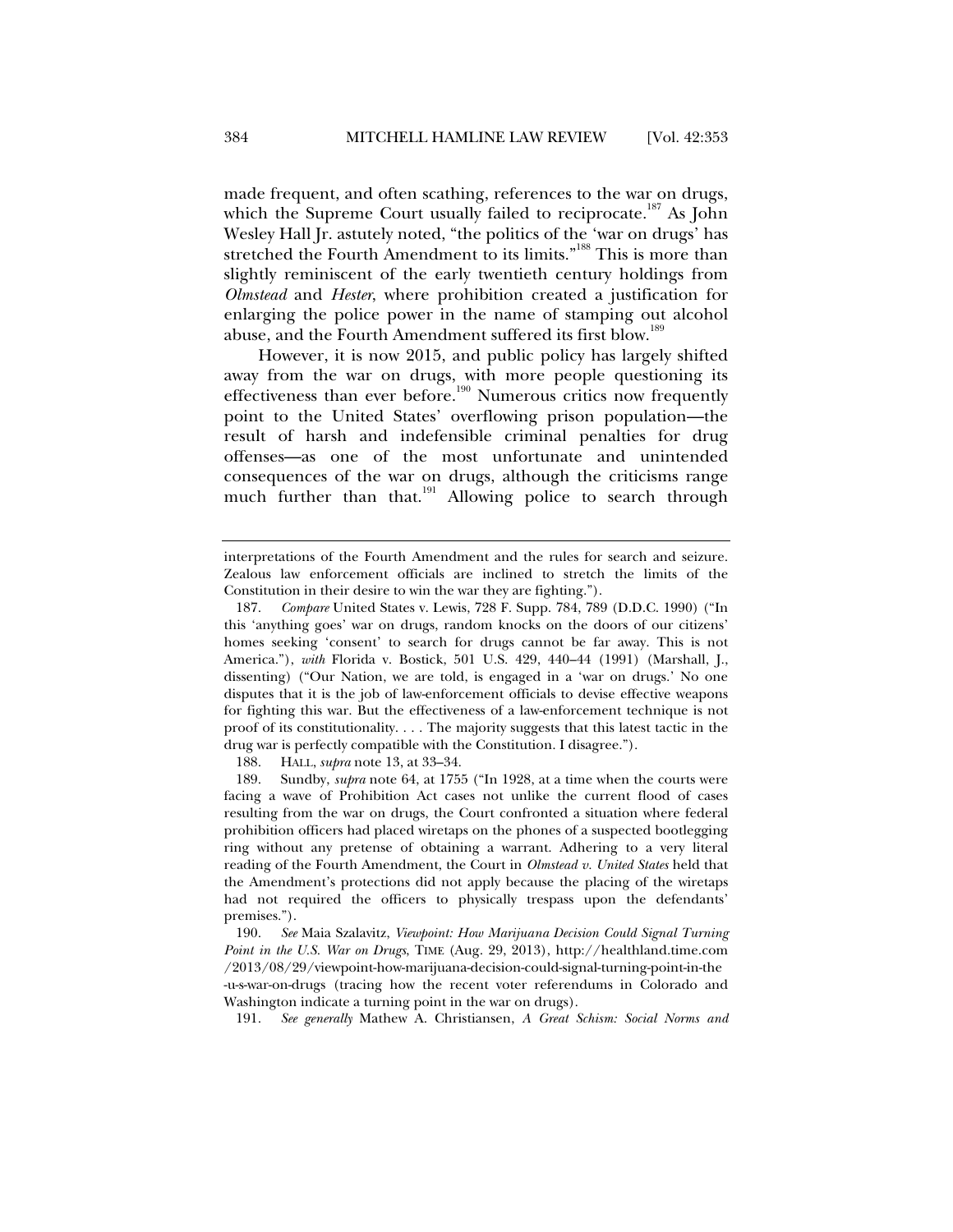garbage for evidence of drug use may have been deemed a reasonable display of police power in 1988, when the war on drugs was considered worthy of aggressive pursuit. However, after almost thirty years, it is clear the war is lost and we need to start looking back at some of the restrictions placed on the Fourth Amendment in the name of the doomed and destructive war on drugs. Is intruding upon an individual's personal autonomy really worth it just to put another drug user in prison? With *State v. McMurray*, the Minnesota Supreme Court had an opportunity to revisit these policy considerations and steer Minnesota in the direction that the public is already headed; instead, the court fell in line with a dying policy that has failed to live up to the spirit of the Fourth Amendment and the values of this country.

#### *C. An Alternative: Requiring a Reasonable Articulable Suspicion*

Instead of broadly holding that Minnesotans have no reasonable expectation of privacy in garbage left on the curb, the majority should have held that a warrantless search of garbage is unlawful without at least a reasonably articulable suspicion that the garbage contains evidence of a crime. The supreme courts of Alaska, Indiana, and Montana have adopted this standard, which recognizes that people have some expectation of privacy in their garbage that prevents random searches but allows police to search without probable cause.<sup>192</sup> This standard finds a middle ground between protecting individual liberties, and allowing the police to effectively do their job. $193$ 

*Marijuana Prohibition*, 4 HARV. L. & POL'Y REV. 229, 230 (2010) (arguing that prohibitions against marijuana use have not fulfilled their goals and it would be economically productive to fall in line with the social norm of marijuana use); Andrew D. Black, Note,*"The War on People": Reframing "The War on Drugs" by Addressing Racism within American Drug Policy Through Restorative Justice and Community Collaboration*, 46 U. LOUISVILLE L. REV. 177, 178–79 (2007); Ben Wallace-Wells, *How America Lost the War on Drugs*, ROLLING STONE (Mar. 24, 2011), http://www.rollingstone.com/politics/news/how-america-lost-the-war-on-drugs -20110324.

 <sup>192.</sup> *See* Beltz v. State, 221 P.3d 328, 336 (Alaska 2009); Litchfield v. State, 824 N.E.2d 356, 364 (Ind. 2005); State v. 1993 Chevrolet Pickup, 116 P.3d 800, 805 (Mont. 2005).

 <sup>193.</sup> *Litchfield*, 824 N.E.2d at 364 ("[A] requirement of articulable individualized suspicion . . . imposes the appropriate balance between the privacy interests of citizens and the needs of law enforcement.").